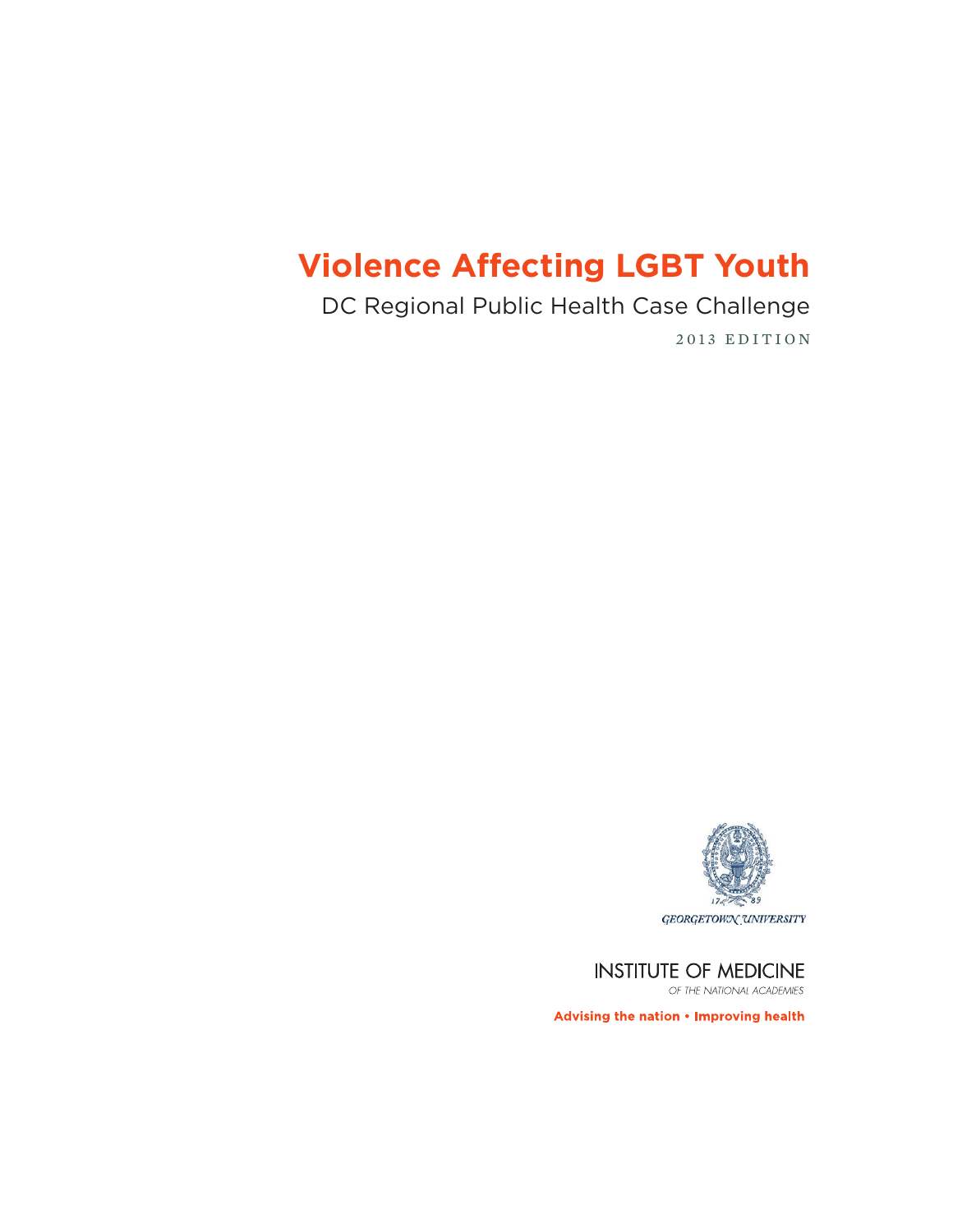# **Contents**

| <b>Acknowledgements</b>                                                                                                                                                             | $\overline{2}$                |                                                                                                                                                                                                            |                      |
|-------------------------------------------------------------------------------------------------------------------------------------------------------------------------------------|-------------------------------|------------------------------------------------------------------------------------------------------------------------------------------------------------------------------------------------------------|----------------------|
| <b>Disclaimer</b><br><b>I. Funding Announcement</b><br>II. DC at a Glance<br>III. Drivers of Targeted Violence Against the LGBT Community<br>IV. Health Issues Affecting LGBT Youth | $\overline{2}$<br>3<br>5<br>9 |                                                                                                                                                                                                            |                      |
|                                                                                                                                                                                     |                               | 14                                                                                                                                                                                                         |                      |
|                                                                                                                                                                                     |                               | <b>V. Appendices</b><br><b>Appendix A: Definitions</b><br>Appendix B: Federal Legal Rights for the LGBT Community<br><b>Appendix C: DC-Based Resources for LGBT Youth</b><br><b>Appendix D: References</b> | 18<br>20<br>22<br>23 |
|                                                                                                                                                                                     |                               | <b>Case Writer Biographies</b>                                                                                                                                                                             | 28                   |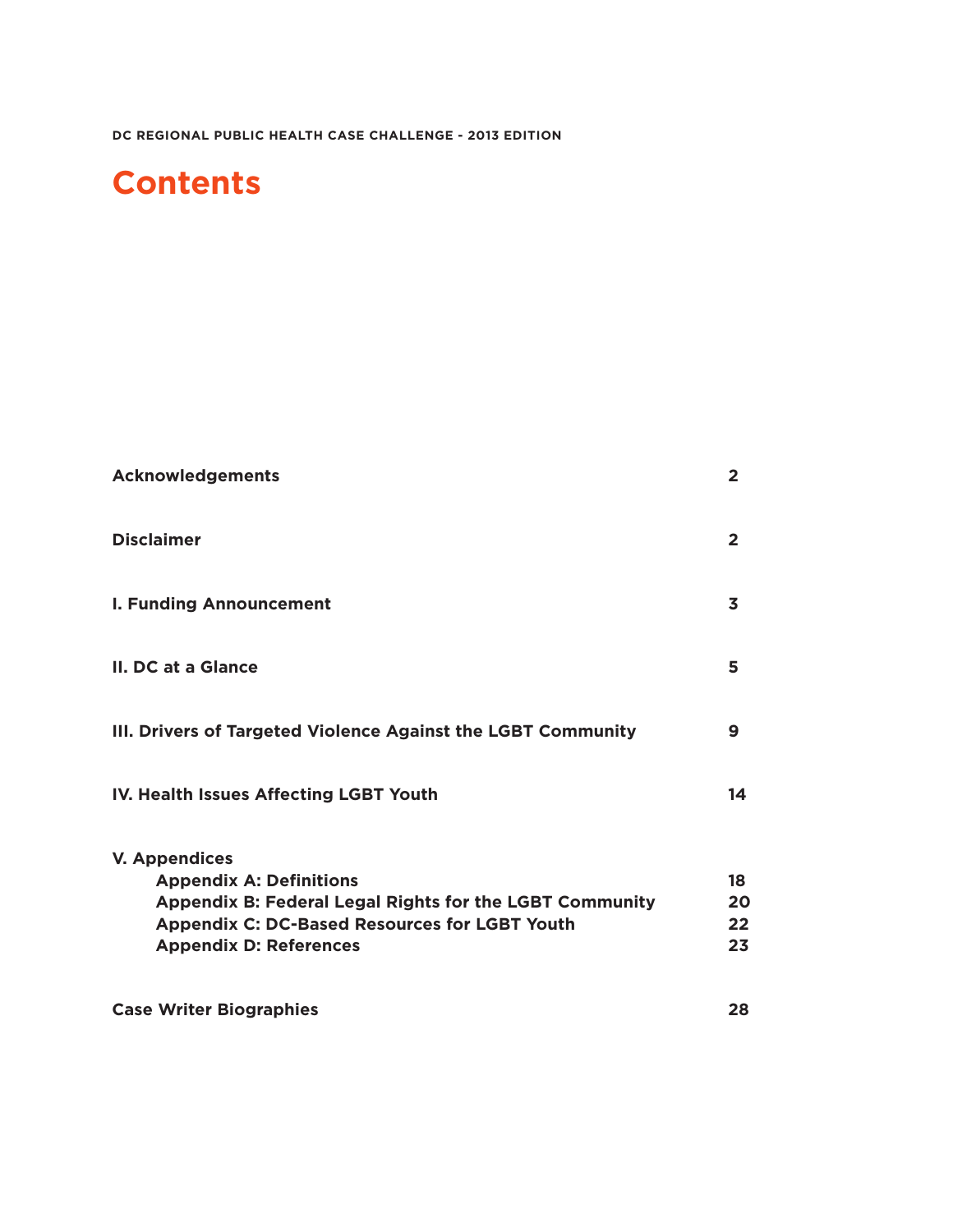## **Acknowledgements**

The authors would like to thank Mohammed Ali, Assistant Professor at the Hubert Department of Global Health, Emory Rollins School of Public Health, and Evelyn Tomaszewski, Senior Policy Advisor at the National Association of Social Workers for their expert review and helpful comments on this case study.

## **Disclaimer**

All characters, organizations, and plots described within the case are fictional and do not reflect the view of existing organizations or individuals presented. Though the case topic is a true representation of actual events, all personal identifying information has been omitted or changed to protect victims of LGBT youth violence. The case scenario is complex and does not necessarily have a correct or perfect solution, thus encouraging teams to develop a judicious balance of creative, interdisciplinary, evidence-based approaches.

The authors of this case study have provided facts and figures within the case as well as appendices with resources and references to help teams create their solutions. The data provided are derived from independent sources, may have been adapted for use in this case, and are clearly cited such that teams can verify or contest the findings within their recommendations wherever pertinent. Teams are responsible for justifying the accuracy and validity of all data and calculations that are used in their presentations, as well as defending their assertions in front of a panel of knowledgeable judges representing different stakeholders.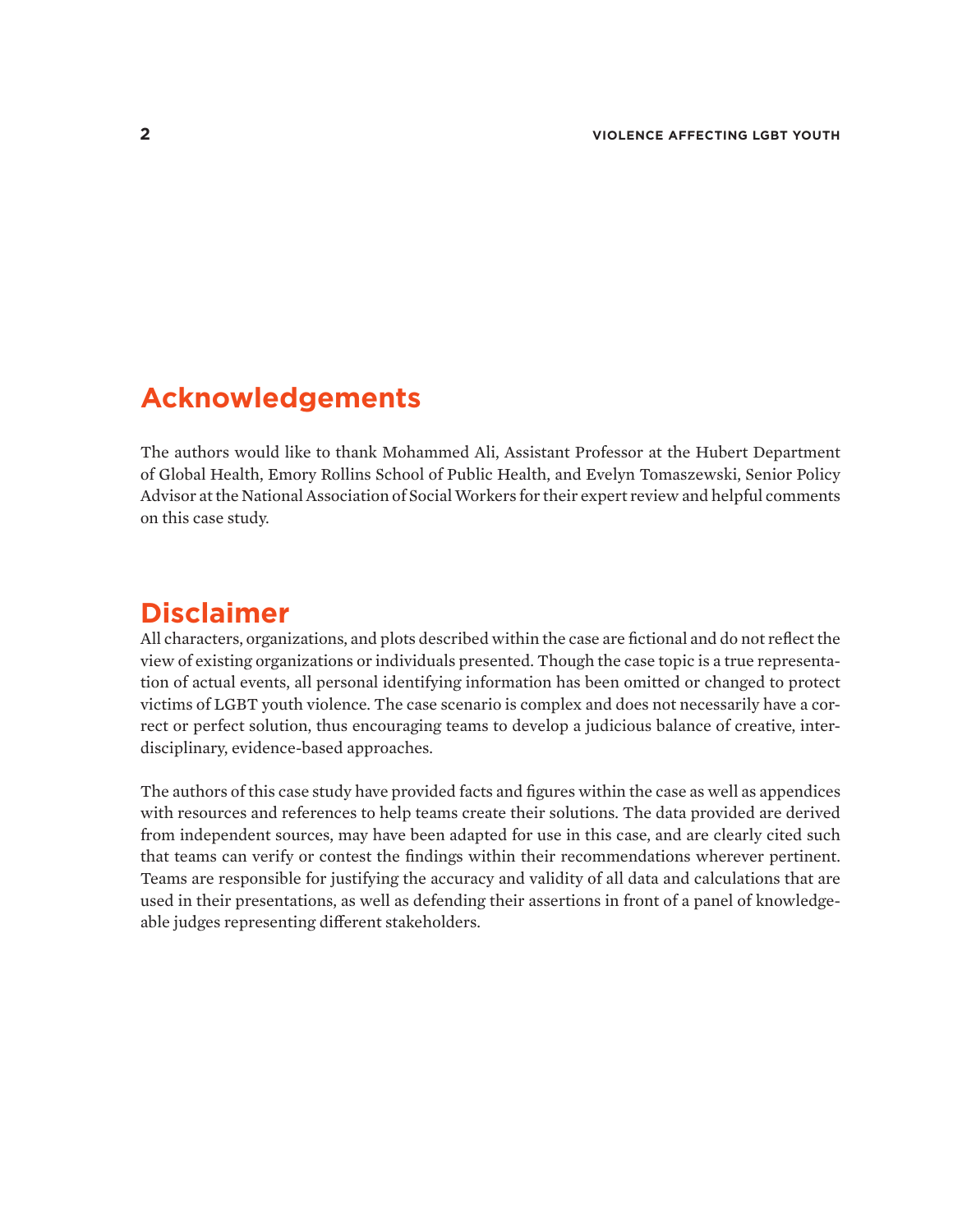## **I. Funding Announcement**

### **REDUCING VIOLENCE AGAINST DC-BASED LGBT YOUTH (AGES 15 - 24 YEARS)**

#### **Introduction**

The John S. Whiteford Foundation(1) of the District of Columbia (JSWFDC), in partnership with the City Government of the District of Columbia (DC), is pleased to announce a grant funding opportunity for interdisciplinary teams of consultants from the local DC community to develop a plan to implement evidence-based community interventions focused on reducing violence against the lesbian, gay, bisexual and transgender (LGBT) youth community living in DC.

JSWFDC will award one three year grant in the amount of \$200,000 to the team of consultants who provides the most comprehensive, interdisciplinary justifiable, feasible, and affordable solution(s) to help combat the problem of targeted violence against LGBT youth living in DC. This grant elicits submissions through an open, competitive process to eligible consultant teams residing in DC, who will present their proposals to JSWFDC's panel of expert advisors on November 15, 2013. It is the Foundation's hope that this grant opportunity will have a meaningful impact on reducing violence against the LGBT youth population and ensure that these residents can lead peaceful lives while in DC, and can go on to achieve to their maximum potentials.

#### **Background**

The following are three examples of targeted violence against youth identifying as LGBT that have occurred in the DC over the past year. Each of these incidents affected individuals under the age of 25:

The following are three examples of targeted violence against youth identifying as LGBT that have occurred in the DC over the past year. Each of these incidents affected individuals under the age of 25:

**Case one:** A 19-year-old transgender woman was stopped in Southeast DC by two men asking for directions. After realizing she was trans-identifying, the men attempted to pull off her wig causing her scalp to bleed. Though she attempted to run away, the men stabbed her 11 times before she was able to flee the scene. A couple, out walking their dog, found the barely conscious woman lying on the sidewalk and immediately called the police. The victim was taken to a local hospital where she filed a police report stating the above information. When questioned, the couple reported that they saw two men fleeing the scene, but could provide no further details to help police identify the assailants. With only limited information to go on, local law enforcement officials have yet to find the perpetrators of this violent act. The individual is being treated for severe injuries and remains in critical care.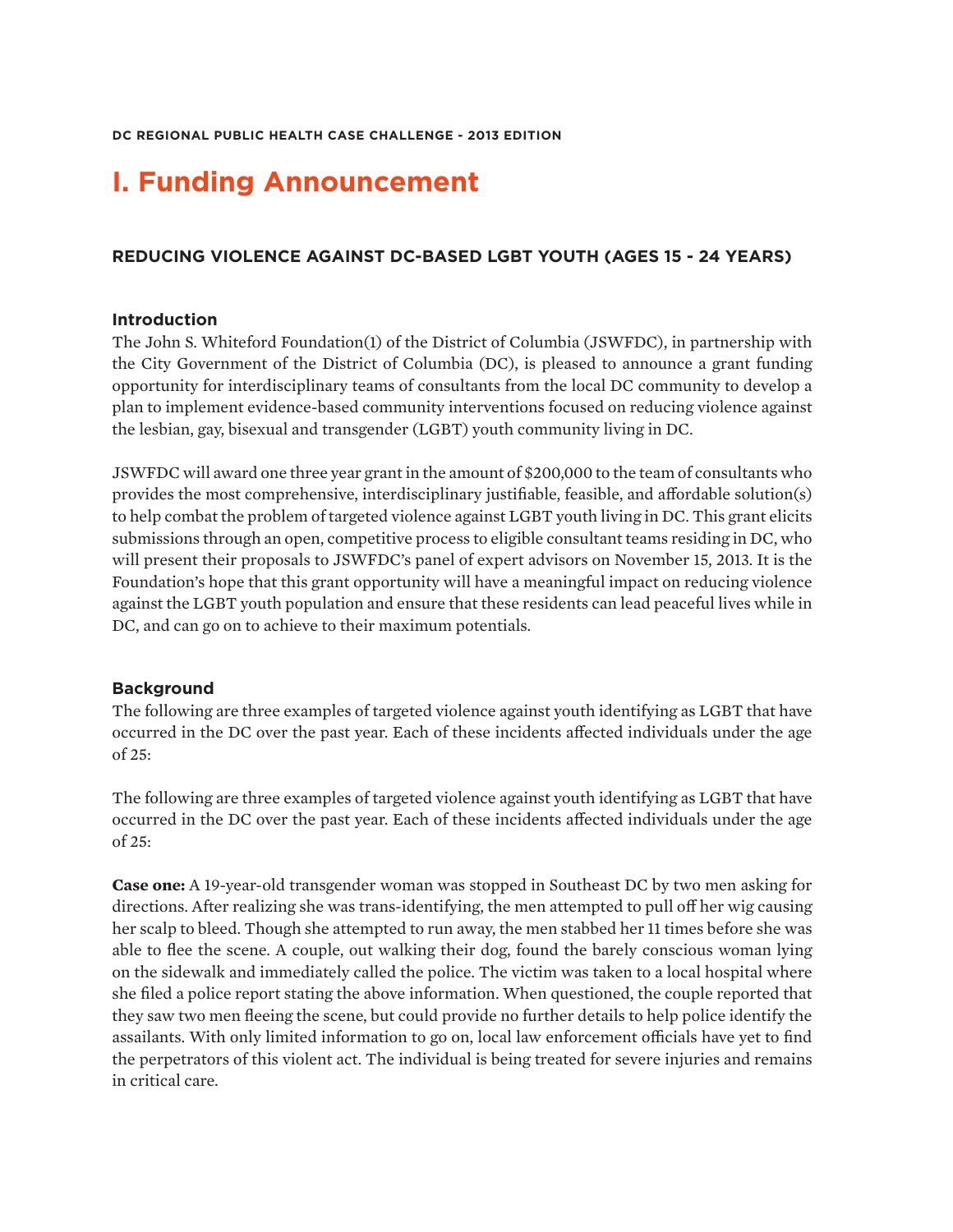**Case two:** An 18-year old bisexual female took her own life last Monday afternoon in her Northwest DC home. The teen's school psychologist reported she had been repeatedly bullied at school; noting that the girl frequently commented that other students had told her to "go kill herself" because she sometimes went on dates with other women. School attendance records showed the girl often missed school. Sources close to the family reported that the teen was thrown out of her house approximately one year ago after "coming out(2)" to her parents. Reports confirm that the girl was homeless for a period of approximately two weeks before being allowed to return home. The parents could not be reached for comment. Law enforcement authorities noted that, in similar cases, the emotional and mental abuse endured by LGBT-identifying teens contributes to their decision to commit suicide.

**Case three:** A 21-year-old gay male was hospitalized yesterday afternoon in Northeast DC with a range of injuries including bruises, cuts, and broken bones. A social worker in the Emergency Room (ER) questioned the young man due to the extent of his injuries. When questioned, the victim refused to divulge much information about the events leading up to his hospitalization, but did mention that his partner had threatened to "out(3)" him and expose his HIV-positive status to his coworkers if he tried to leave the relationship. The case is closed as the victim chose not to press formal charges against his partner.

#### **Challenge**

These cases underscore the need for action by the City Government of DC to address the issue of targeted violence against youth identifying as LGBT in the DC area. A successful applicant team will be one that develops an interdisciplinary, innovative, and evidence-based solution to combat this prevalent issue. A successful solution will also provide feasible interventions that The John S. Whiteford Foundation, in partnership with relevant government or community agencies within the DC area, can readily implement. Proposed plans should prioritize the issues, justify the choice of interventions, specify the implementation and evaluation strategy, and provide budget estimates within the time frame provided. Please see more detailed judging criteria (Appendix B).

This task, while not an easy one, is essential to ensuring DC is a safe environment for people of all ages, sexes, races, and persuasions. We look forward to hearing grant proposals from consultant teams interested in helping to solve this complex public health issue facing LGBT youth living in the District.

Applicant teams are challenged to develop a plan that will effectively target the complex problem of violence against LGBT youth in DC. As a multi-disciplinary consultant team competing for this grant, you must build an interdisciplinary, innovative, equitable, justifiable, and financially sound plan that the DC City Government, LGBT youth and their families, and the greater population of residents of DC will support.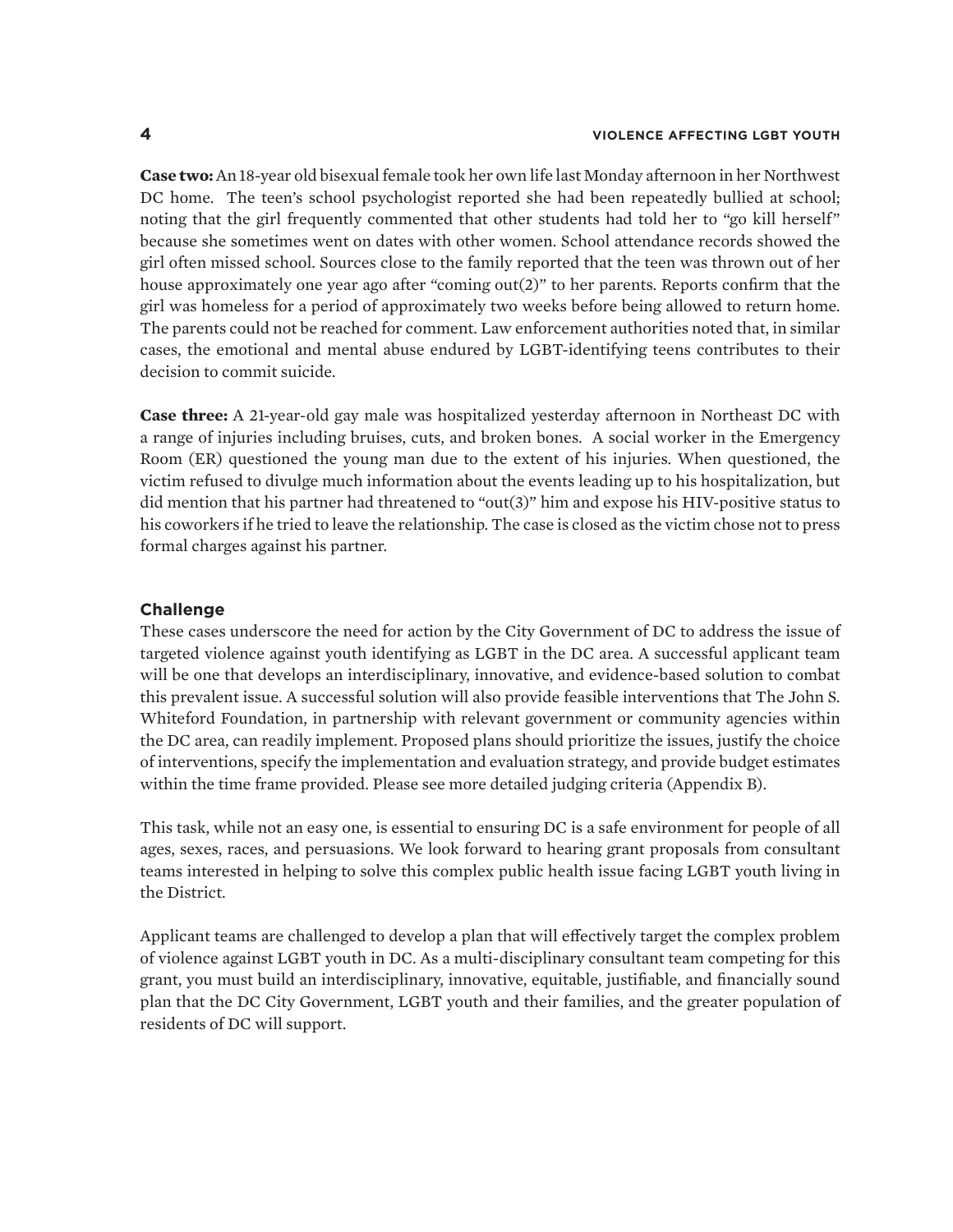## **II. DC at a Glance**

#### **Demographics4**

- Population: 617,996
- Male: 292,221 (47.3%)
- Female: 325,775 (52.7%)
- *•* Black: 313,106 (50.7%)
- White: 262,304 (42.4%)
- Median age: 33.7 years
- The most populated age group in 2011
- 25-29 year olds: 73,541 (11.9%)
- Individuals < 18 years: 105,334 (17.0%)



#### **Geography5**

Washington, D.C., is administratively divided into four geographical quadrants of unequal size, each delineated by their ordinal directions from the medallion located in the Crypt under the Rotunda of the Capitol.

- **"Northwest" (NW)** is located north of the National Mall and west of North Capitol Street. It is the largest of the four quadrants of the city, and it includes the central business district, the Federal Triangle, The National Smithsonian Zoo, and the museums along the northern side of the National Mall, as well a diverse range of neighborhoods such as Petworth, Dupont Circle, Logan Circle, LeDroit Park, Georgetown, Adams Morgan, Embassy Row, Glover Park, Tenleytown, Foggy Bottom, Cleveland Park, Columbia Heights, Mount Pleasant, the Palisades, Shepherd Park, Crestwood, Bloomingdale, and Friendship Heights.
- **"Northeast" (NE)** is located north of East Capitol Street and east of North Capitol Street. Northeast neighborhoods include Brentwood, Brookland, Ivy City, Marshall Heights, NOMA (North of Massachusetts) Pleasant Hill, Stanton Park, Trinidad, Michigan Park, Riggs Park, Fort Totten, Fort Lincoln, Edgewood, and Woodridge, as well as much of Capitol Hill.
- *•* **"Southwest" (SW)** is located south of the National Mall and west of South Capitol Street and is the smallest quadrant of the city. Although roughly half of the quadrant is located south of the Anacostia River in Anacostia, references to "Southwest" generally allude to the area near downtown, within about a mile of the Capitol. South of the River is almost entirely devoted to Joint Base Anacostia-Bolling, the U.S. Naval Research Laboratory, and a Blue Plains wastewater treatment plant for the District of Columbia Water and Sewer Authority.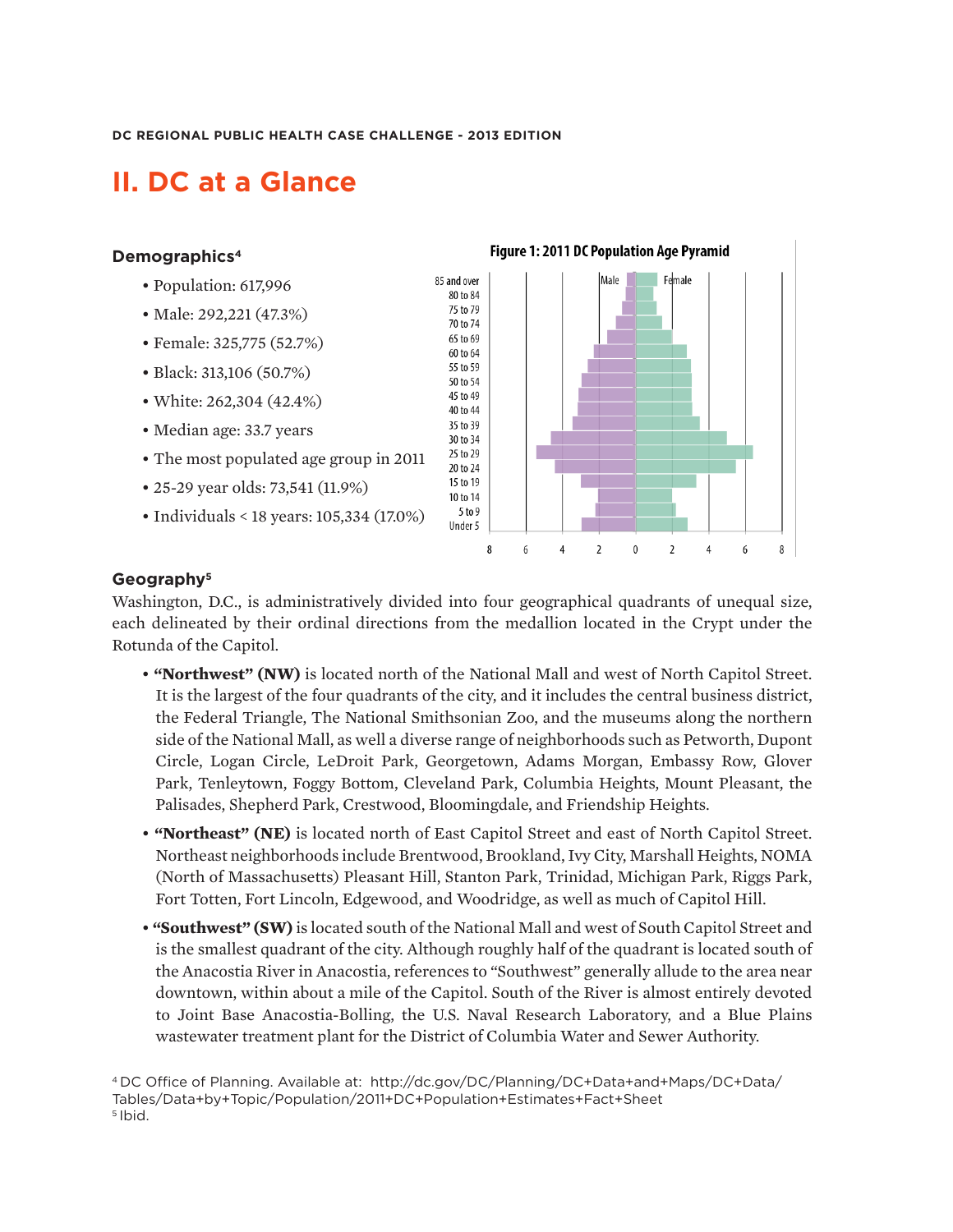*•* **"Southeast" (SE)** is located south of East Capitol Street and east of South Capitol Street. Southeast DC is noted for its high crime rate, the highest in the District. It has a rich cultural history, including the historic Capitol Hill and Anacostia neighborhoods, the Navy Yard, the Marine Barracks, the Anacostia River waterfront, historic Eastern Market, the remains of several Civil War-era forts, historic St. Elizabeth's Hospital, RFK Stadium, Nationals Park, and the Congressional Cemetery. The quadrant is bisected by the Anacostia River, with the portion that is west of the river sometimes referred to as "Near Southeast" and the portion east of the river is known as "River East".

Washington, D.C., is administratively divided into four geographical quadrants of unequal size, each delineated by their ordinal directions from the medallion located in the Crypt under the Rotunda of the Capitol.

- Ward 1<sup>6</sup> is centrally located in the city and has the highest population density of any of the wards in DC. Additionally, many of the neighborhoods in Ward 1 have historical significance for local Latino and African-American communities such as the Adams Morgan, Columbia Heights, and Mount Pleasant neighborhoods. Howard University is located in Ward 1.
- **Ward 2** contains landmarks including the White House and the National Mall, and is also home to what is considered to be "Downtown DC"-- a 138-block area of approximately 520 residential and commercial properties from Massachusetts Avenue on the north to Constitution Avenue on the south, and from Louisiana Avenue on the east to 16th Street on the west. Ward 2 also contains both Georgetown University and The George Washington University.



- **Ward 3** is one of the largest residential areas in DC. According to the DC Ward Profile, Ward 3 is home to 78% of residents who identify as white (non-Hispanic) compared to an overall population average of 35% white (non-Hispanic ). American University is in Ward 3.
- **Ward 4** is a residential neighborhood including neighborhoods such as Petworth, Takoma, and Sixteenth Street Heights. Ward 4 represents the northernmost neighborhood in DC and is dominated by single-family detached homes.
- **Ward 5** is perhaps the most diverse ward in DC in terms of use, containing residential streets and shopping areas, as well as high-rise condominiums and industrial parks. The Bloomingdale neighborhood is located in this Ward.

6 DC Ward Map, 2012. Available at: http://www.neighborhoodinfodc.org/wards/wards.html.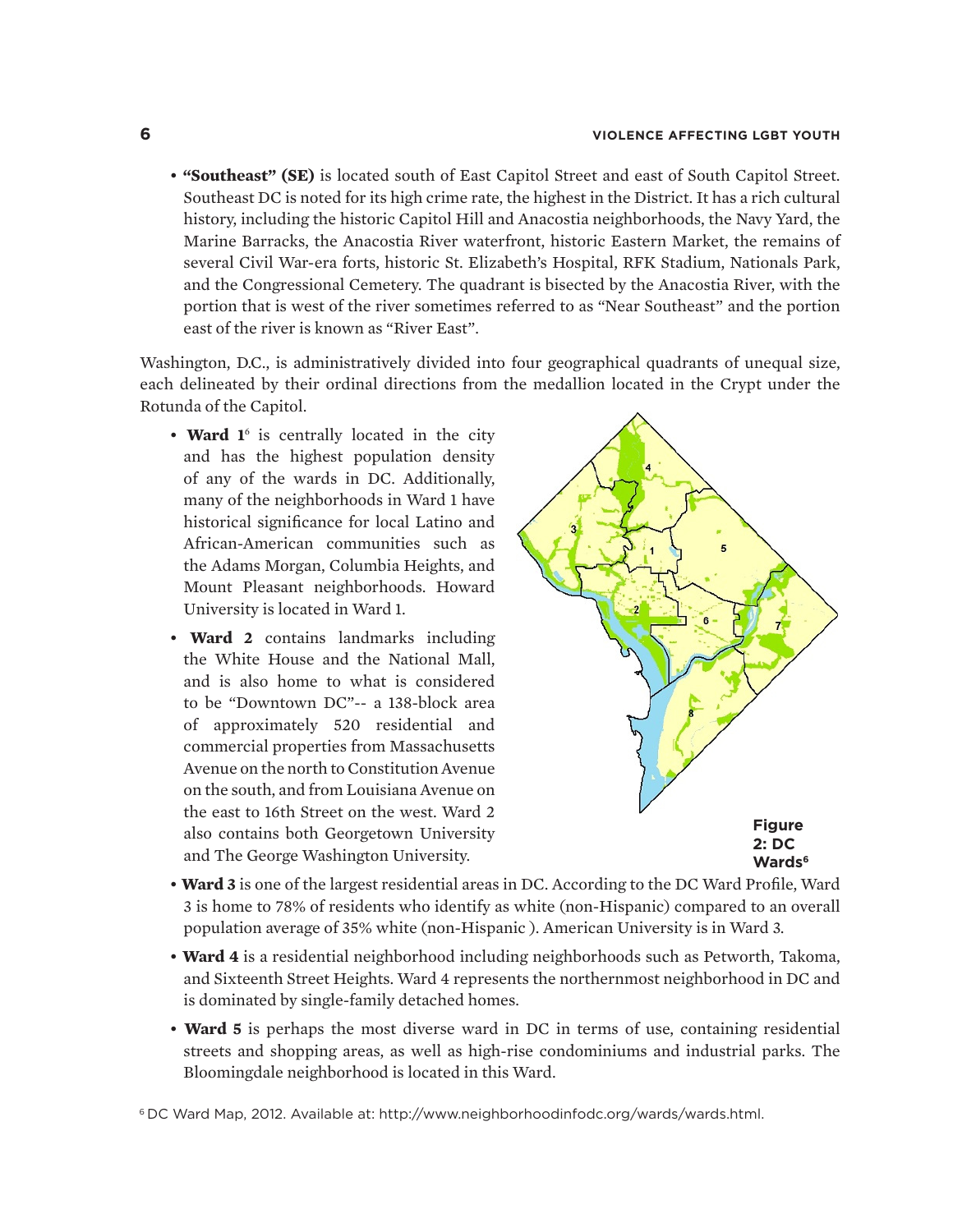- **Ward 6** contains the Capitol Building complex and is home to Navy Yard, the site of the 2013 mass killings, as well as many of the developing areas near Navy Yard.
- **Ward 7** is located east of the Anacostia River. It is home to a number of residential neighborhoods that have a distinct sense of pride and culture in DC such as the Deanwood neighborhood. Ward 7 is also home to green spaces such as Kenilworth Aquatic Gardens, Watts Branch Park, Anacostia River Park and Kingman Island.
- **Ward 8** is also located east of the Anacostia River. Its 2010 population was composed of 94% black, non-Hispanic residents as compared to an overall median of 51% of black, non-Hispanic DC residents in the rest of the wards combined. Wards 7 and 8 contain some of the poorest areas in all of DC.



#### **HIV Prevalence in DC**

- DC has one of the highest HIV incidence rates in the United States. Approximately 3% of adults in DC ages 15-49 are HIV positive, with 15,056 (2.4%) of total population of DC residents were living with HIV in 2011.
- Black people represent 3.7% of total DC residents living with HIV.
- Approximately  $\frac{1}{4}$  (25%) diagnosed with HIV living in the District and were alive in December 2011 were black men who have sex with men (MSM).
- **Note:** The DC Department of Health (DOH) budget FY 2010 was \$72.6 million.<sup>8</sup>

7 This number includes the 12 victims of the Navy Yard shooting that occurred on September 16, 2013. 8 DC Operating Expenditures. Available at: http://cfo.dc.gov/node/289982

<sup>9</sup> HIV Cases Diagnosed in the District and Alive as of 2011, Rates by 100,000 people by Ward. Available at: http://doh.dc.gov/sites/default/files/dc/sites/doh/publication/attachments/2012AESRFINAL.pdf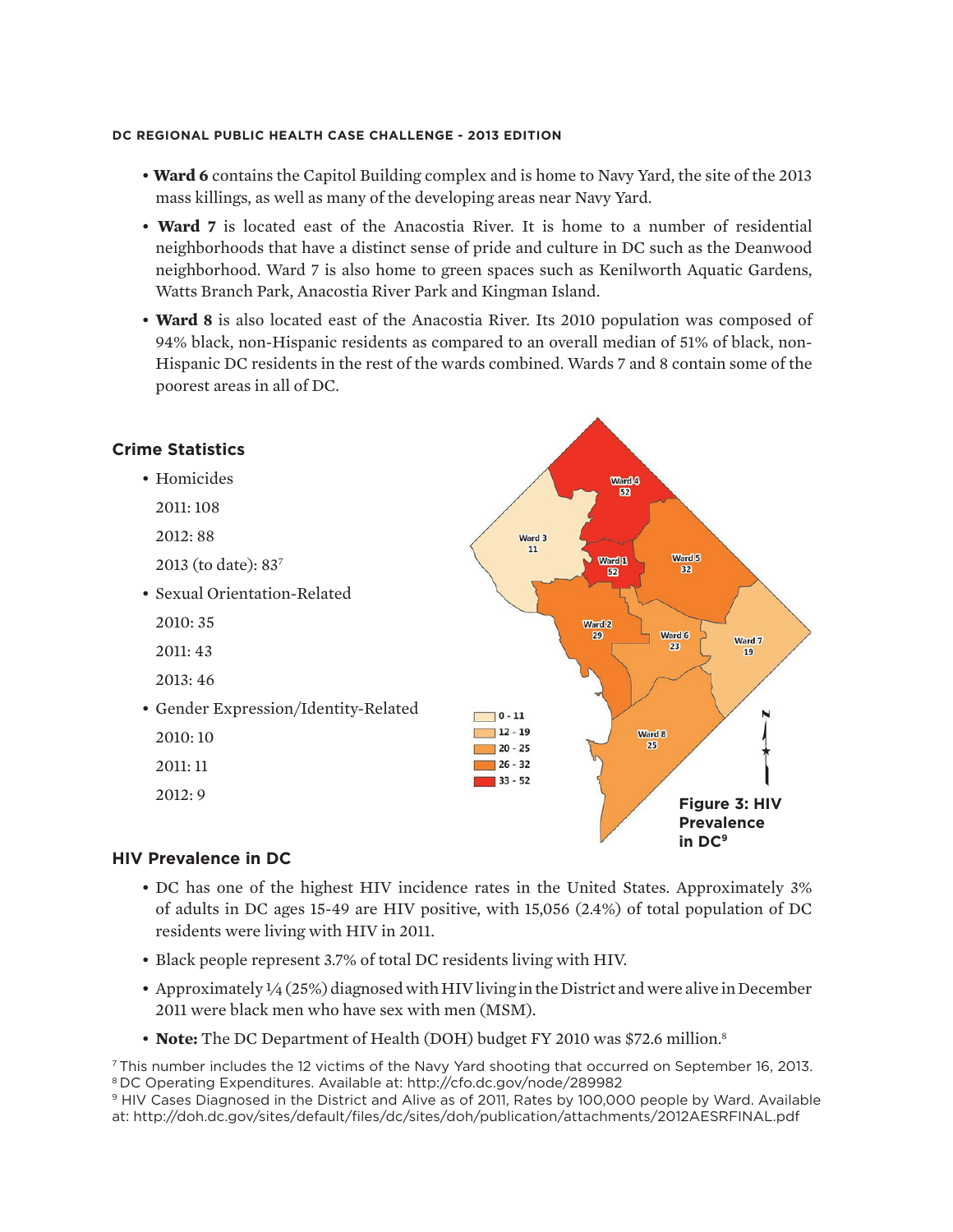

**Figure 4: DC HIV Statistics by Year10**

#### LBGT Statistics<sup>11</sup>

- According to a Gallup Poll conducted from June-December 2012, 10% of residents in DC identified as LGBT as compared to the nationwide average of 3.5% (Gallup Politics, 2012).
- LGBT youth nationwide are particularly vulnerable to emotional and sometimes physical harassment as a result of being perceived as LGBT (The DC Center, 2013).
- According to the 2010 Centers for Disease Control and Prevention (CDC) Youth Risk Behavior Survey (YRBS), administered to high school students, grades 9-12, nationwide:

--Five percent (5%) of DC high school students identify as lesbian or gay (LG), 7% as bisexual, 3% as questioning or unsure, and 1% as transgender.

--Twenty-two percent (22%) of lesbian and gay and 29% of bisexual DC students whose peers perceived them as LGBT were harassed at least once in 2009.

--Twenty-four percent (24%) of lesbian and gay, 26% bisexual, and 23% of transgender identifying DC students were more likely to have seriously considered a suicide attempt in 2009 (as compared to 9% of their heterosexual peers).

--At least ¾ of DC LGBT students (81% lesbian and gay students and 75% bisexual students) report being taught about HIV infection/AIDS in school.

--Sixty-eight percent (68%) of gay and lesbian, 62% of bisexual, and 39% of transgender DC students have been tested for sexually transmitted diseases (STDs).

• An estimated 14%-19% of MSM in DC are living with HIV (The DC Center, 2013).

<sup>&</sup>lt;sup>10</sup> Newly Diagnosed HIV Cases, Deaths, and Living HIV Cases by Year in DC, 2007-2011. http://doh. dc.gov/sites/default/files/dc/sites/doh/publication/attachments/2012AESRFINAL.pdf

<sup>&</sup>lt;sup>11</sup> Please refer to Appendix A for a complete list of acronym definitions.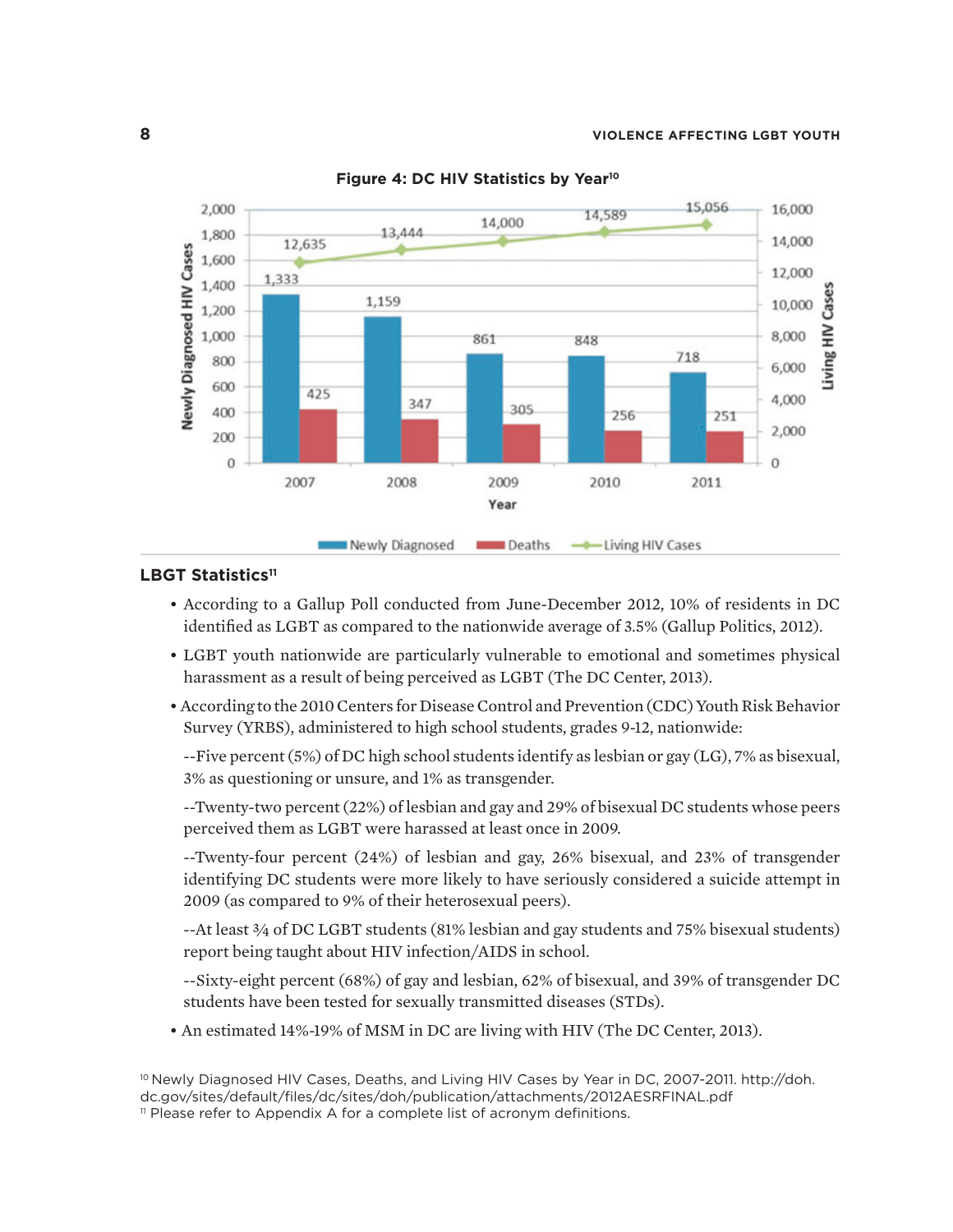#### **LBGT Rights**

- DC recognizes marriage of same-sex couples (CNN, 2013).
- DC laws prohibit discrimination based on gender identity and expression in the areas of employment, school, housing, and public accommodations (HRC, 2007).
- DC laws prohibit discrimination based on sexual orientation in the areas of employment, school, housing, and public accommodations (HRC, 2007).
- DC allows minors, including LGBT minors, to consent to access and treat sexually transmitted infections (STI) and contraceptive services.

## **III. Drivers of Targeted Violence Against the LGBT Community**

While the total number of hate crime incidents nationwide have decreased by approximately 30% since 1996 (Business Insider, 2012), hate crimes against the LGBT population have seen a rise in recent years. "In 2011, the FBI reported 1,572 hate crime victims who were targeted based on a sexual orientation bias, making up 20.4% of the total hate crimes for that year. Of the total victims, 56.7% were targeted based on anti-male homosexual bias, 29.6% were targeted based on anti-homosexual bias, and 11.1% were targeted based on anti-female homosexual bias" (FBI, 2011) making sexual orientation bias the second most common hate crime in the US in 2011 (See Figure 5) (Metro Weekly, 2012). In 2012, the total number of homicides against LGBTQ individuals decreased by 16.7% compared to 2011 (From 30 in 2011 to 25 in 2012); however, the total number of anti LGBT homicides in the US remains the fourth highest recorded by the National Coalition of Anti-Violence Programs (NCAVP, 2013).

Some of the drivers of violence towards the LGBT community include, but are not limited to: antigay legislation, homophobia, ignorance, anger against a perceived gain in rights and political power in the LGBT community, and increases in the numbers of individuals "coming out (10)."

LGBT identifying youth face enormous adversity in society as a result of biases against sexual identities and expressions that are perceived as abnormal (Advocates for Youth, 2013). Youth who identify as LGBT experience greater levels of violence, sexual violence, victimization, electronic bullying, and harassment compared to their heterosexual and non-transgender peers (IOM, 2011; The DC Center, 2013).

Various societal drivers of violence outlined in the following pages.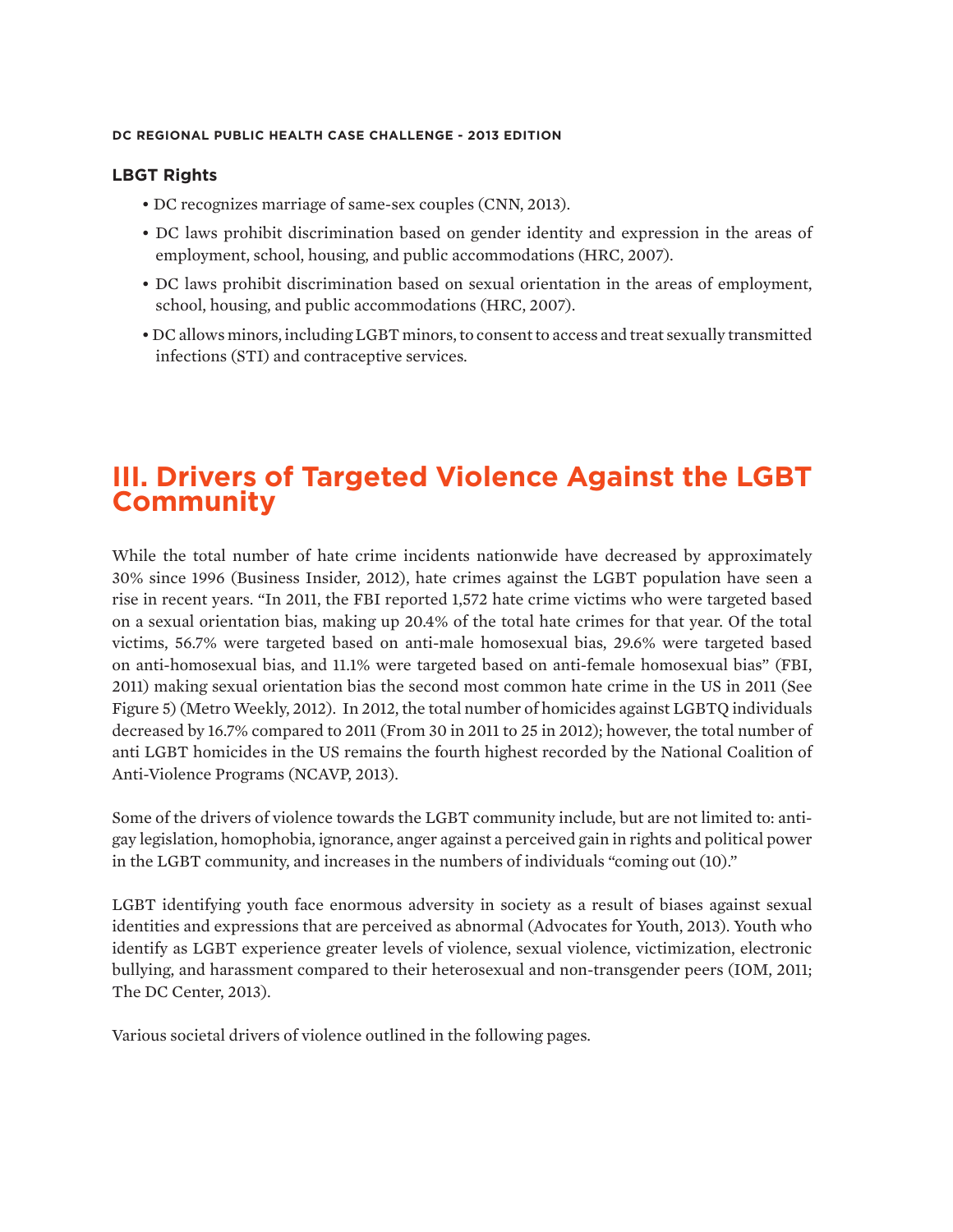

**HIV-affected Homicides13**



#### **School Climate**

Schools nationwide remain hostile environments for LGBT youth. Issues such as verbal and physical harassment, lower levels of educational attainment and decreased academic achievement, poorer psychological well being, and higher rates of absenteeism are but a few examples of realities faced by LGBT identifying youth (GLSEN, 2011). Stigmatized remarks are frequently heard at school: 84.9% of students heard "gay" used in a negative way; of those 91.4% reported feeling distressed as a result (GLSEN, 2011). Furthermore, 56.9% reported hearing homophobic or negative remarks about gender expression from teachers or school staff (GLSEN, 2011).

LGBT identifying youth report experiencing both school victimization and a fear for their own safety. One nationwide survey reported that 63.5% of LGBT identifying individuals felt unsafe as a result of their sexual orientation; 18.3% were physically assaulted (punched, kicked, or injured with a weapon) in the past year because of their sexual orientation (GLSEN, 2011). Additionally, 81.9% of LGBT identifying individuals were verbally abused (called names or threatened), 38.3% were physically abused (pushed or shoved), and 55.2% of individuals were electronically harassed (via text messages or social media postings) in the past year. This harassment often goes unreported to school administrators, as most students reported a belief that little to no action would be taken to discipline the perpetrators or to protect the victims (GLSEN, 2011). According to a recent national survey, when a student did report a bullying incident, one third of the school staff did not take action to resolve the issue (GLSEN, 2011).

Harassment also contributes to lower educational attainment and lower rates of academic achievement among LGBT identifying youth. For example, LGBT identifying youth who

<sup>&</sup>lt;sup>12</sup> Bias Breakdown of Hate Crimes in the US in 2011 http://www.metroweekly.com/poliglot/2012/12/ hate-crimes-against-gays-and-lesbians-increase-in.html

<sup>&</sup>lt;sup>13</sup> Anti-LGBTQ and HIV-affected Homicides in the US from 2001-2012 http://www.avp.org/storage/ documents/ncavp\_2012\_hvreport\_final.pdf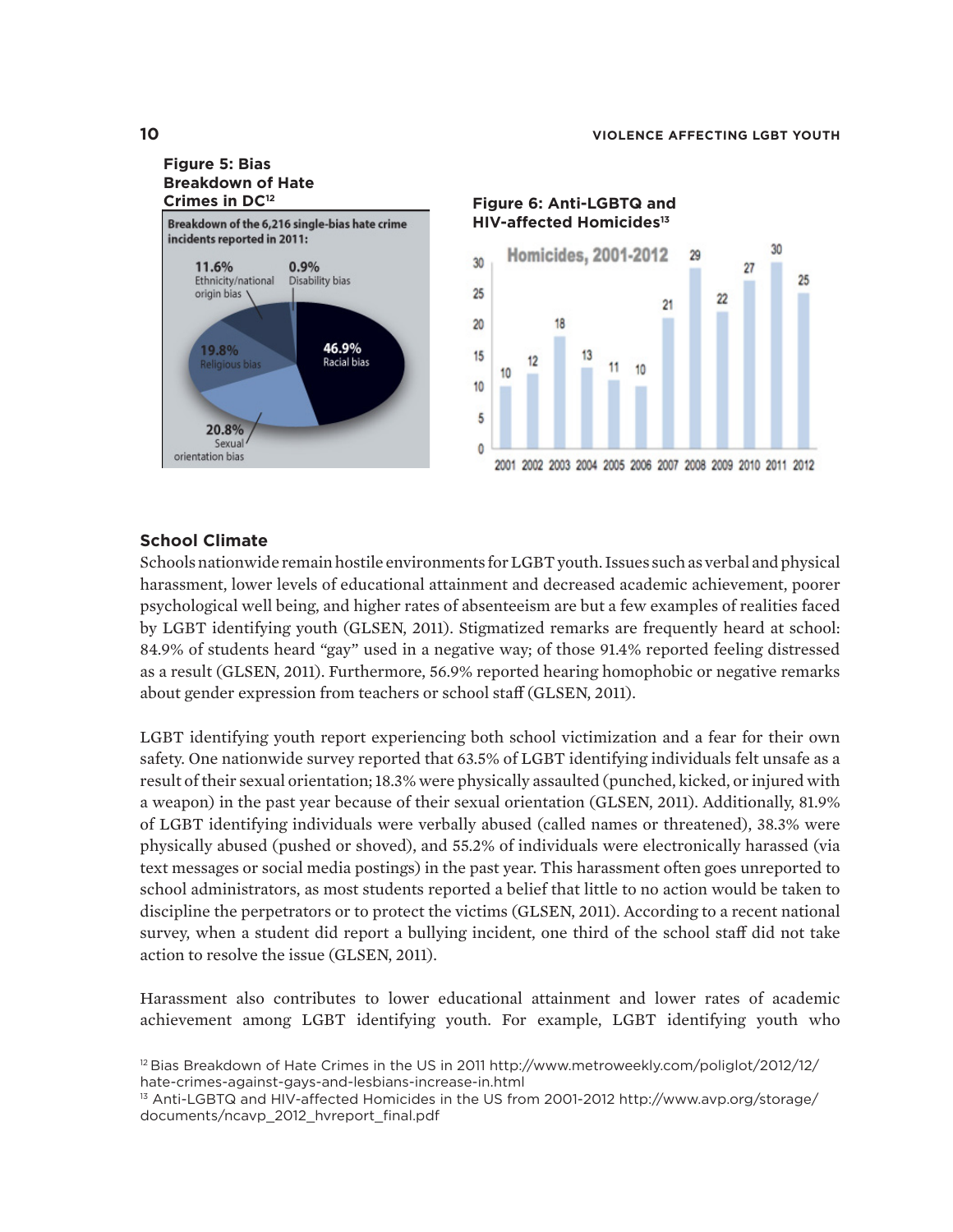experienced more frequent harassment had lower grade point averages than individuals who were harassed less frequently (2.9 vs. 3.2) (GLSEN, 2011; Advocates for Youth, 2013). LGBT identifying youth also report higher levels of depression and lower levels of self esteem when compared to individuals who reported lower levels of harassment and victimization based on sexual orientation or identity (GLSEN, 2011).

Schools nationwide remain hostile environments for LGBT youth. Issues such as verbal and physical harassment, lower levels of educational attainment and decreased academic achievement, poorer psychological well being, and higher rates of absenteeism are but a few examples of realities faced by LGBT identifying youth (GLSEN, 2011). Stigmatized remarks are frequently heard at school: 84.9% of students heard "gay" used in a negative way; of those 91.4% reported feeling distressed as a result (GLSEN, 2011). Furthermore, 56.9% reported hearing homophobic or negative remarks about gender expression from teachers or school staff (GLSEN, 2011).

LGBT identifying youth report experiencing both school victimization and a fear for their own safety. One nationwide survey reported that 63.5% of LGBT identifying individuals felt unsafe as a result of their sexual orientation; 18.3% were physically assaulted (punched, kicked, or injured with a weapon) in the past year because of their sexual orientation (GLSEN, 2011). Additionally, 81.9% of LGBT identifying individuals were verbally abused (called names or threatened), 38.3% were physically abused (pushed or shoved), and 55.2% of individuals were electronically harassed (via text messages or social media postings) in the past year. This harassment often goes unreported to school administrators, as most students reported a belief that little to no action would be taken to discipline the perpetrators or to protect the victims (GLSEN, 2011). According to a recent national survey, when a student did report a bullying incident, one third of the school staff did not take action to resolve the issue (GLSEN, 2011).

Harassment also contributes to lower educational attainment and lower rates of academic achievement among LGBT identifying youth. For example, LGBT identifying youth who experienced more frequent harassment had lower grade point averages than individuals who were harassed less frequently (2.9 vs. 3.2) (GLSEN, 2011; Advocates for Youth, 2013). LGBT identifying youth also report higher levels of depression and lower levels of self esteem when compared to individuals who reported lower levels of harassment and victimization based on sexual orientation or identity (GLSEN, 2011).

#### **Absenteeism**

Approximately thirty percent (26.3%) of LGBT-identifying students attending public high school within DC reported staying home at some point during their four years because they felt unsafe in school or on their way to school. In addition, nearly thirty percent (29.8%) of students skipped a class at least once in the past month because they felt unsafe or uncomfortable, while 31.8% of students missed at least one entire day of school in the past month because they felt unsafe or uncomfortable (GLSEN, 2011; Advocates for Youth, 2013).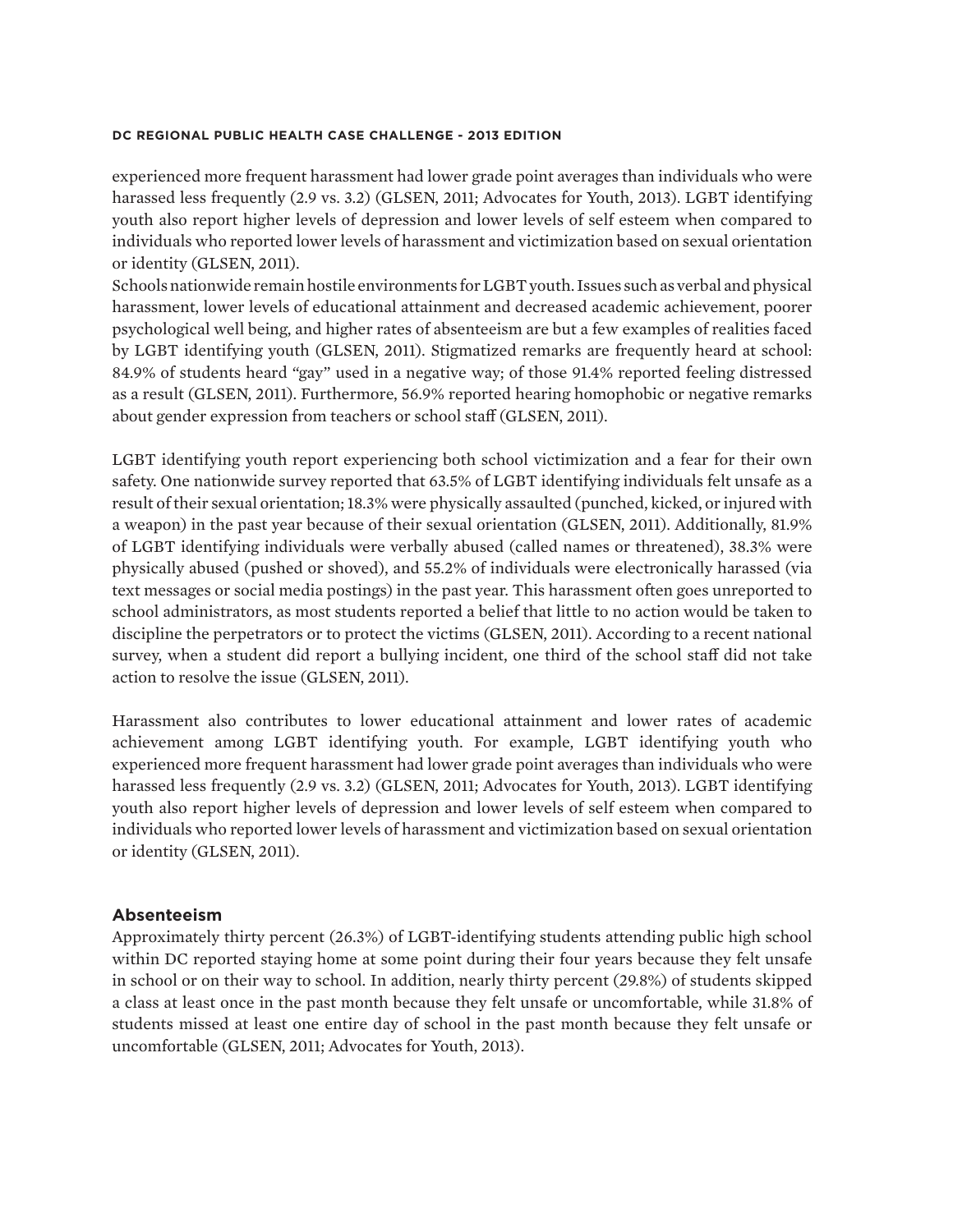#### **Bullying**

There are significant differences in reports of bullying victimization and perpetration between heterosexual and sexual minority youth populations (Berlan, 2010). A recent study on sexual orientation and bullying in adolescents conducted on approximately 8000 adolescents aged 14-22 years old, those who identified either as "mostly" heterosexual males, homosexual males, "mostly" heterosexual females, bisexual females, or homosexual females were each more likely to report being bullied than were their heterosexual counterparts (Berlan, 2010). Cross-sectional studies have found that being bullied is also associated with many negative health indicators such as: violent behavior, depression, suicidal ideation and behavior, and physical health problems (Berlan, 2010). Additionally, bullying increases the likelihood that LGBT-identifying individuals will engage in substance abuse including tobacco, alcohol, or illicit drug use (CDC, 2011).

#### **Cyber-Bullying**

Cyber bullying is a form of bullying that is done over any type of electronic medium. Examples include: email, text-messages, pictures sent via email or text-message, websites, blogs, message boards, chat-rooms, and instant messaging. Unlike other forms of bullying, the magnitude of cyberbullying can be far reaching: when someone sends a hurtful online comment, it can be instantly disseminated to hundreds of people. LGBT youth experience nearly three times as much bullying and harassment online as non-LGBT youth (GLSEN, 2011). In one national survey of almost 6,000 students in 6th to 12th grade, 42% of LGBT-identifying youth reported being bullied or harassed online, compared to only 15% in the non-LGBT-identifying 6th to 12th graders (GLSEN, 2011). Online victimization contributes to lower self-esteem and higher rates of depression (GLSEN, 2011). Furthermore, one in four LGBT-identifying youth said they had been sexually harassed via text message in the past year (GLSEN, 2011). In 2010, Tyler Clementi, an 18-year old student at Rutgers University, committed suicide by jumping off the George Washington Bridge. His actions were thought to be a direct result of cyber-bullying, as his suicide came after his roommate taped and posted a video of Clementi engaging in same-sex activities within his dorm room (Eliason, 2011).

Bullying has gained media attention nationally in the last few years. For example, in September 2010, Dan Savage, along with his partner Terry Miller, produced a YouTube video to inspire hope for young people facing harassment titled the "It Gets Better" campaign (www.itgetsbetter.org, 2010-2013). Their video was created in response to the number of LBGT-identifying youths taking their own lives after being bullied at school and was intended to be used as a personal mode of communication for supporters everywhere to tell LGBT-identifying youth that, "yes, it does indeed get better" (It Gets Better Project, 2010-2013).

#### **Parental Rejection**

For many LGBT youth, the process of coming out to family, friends, and peers is a stressful event. According to a nationwide study, 50% of gay teens experienced a negative parental reaction as a result of coming out to their parents (Advocates for Youth, 2013). Family rejection during adolescence has been linked to negative mental and physical health outcomes for LGBT youth.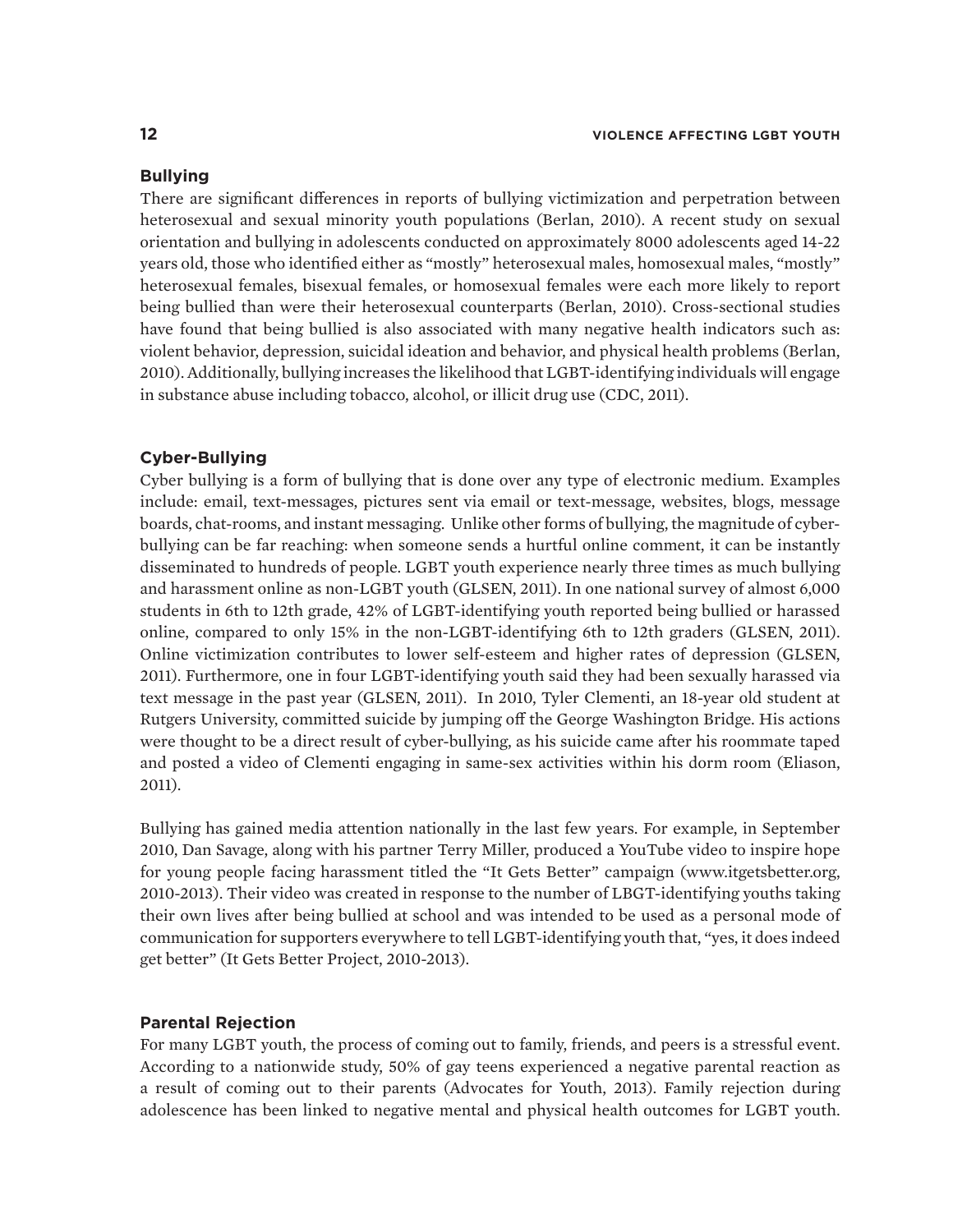According to the Centers for Disease Control and Prevention (CDC), LGBT youth who experience high levels of parental rejection were nearly 6 times as likely to have depression, more than 8 times as likely to have attempted suicide, over 3 times as likely to use illegal drugs, and more than 3 times as likely to engage in unprotected sexual behaviors that put them at increased risk for HIV and other sexually transmitted infections as compared to LGBT young adults who experienced very little or no parental rejection (CDC, 2011). Family rejection due to sexual orientation has also been found to have a compounding effect with other social drivers of violence amongst LGBT youth. For example, studies have found that a lack of parental acceptance can be a driver for homelessness and poses an increased risk of suicidal ideation among LGBT youth (IOM, 2011).

#### **Homelessness**

According to findings from the Institute of Medicine (IOM), the homeless youth population comprises a disproportionate number of LGBT youth (IOM, 2011). Service providers estimate that 20-40% of homeless youth may be LGBT (Advocates for Youth, 2013). Twenty-six percent of LGBT individuals were kicked out of their homes as a result of coming out to their parents (Advocates for Youth, 2013). Homeless LGBT youth also experience higher rates of sexual victimization: 58.7 % of LGBT homeless youth have been sexually victimized as compared to 33.4% of their heterosexual homeless youth counterparts (National Coalition for the Homeless, 2012).

LGBT youth may also face housing discrimination as they transition to adulthood. For example, a recent study conducted by the US Department of Housing and Urban Development found that same-sex couples experience less favorable treatment than heterosexual couples in the online rental housing market (US HUD, 2013). Heterosexual couples were more likely to receive a favorable response regarding a prospective rental over gay male couples and over lesbian couples 15.9% and 15.6% of the time respectively (US HUD, 2013). Same sex couples have also been subjected to forms of housing insurance discrimination. Some same sex couples have been denied the right to include both partners' names on a homeowner's insurance policy; while insurance companies have attempted to refuse claims or cancel policies on the grounds that the owners are "unrelated" (Human Rights Commission, 2011-2013). The Fair Housing Act (Title VIII of the Civil Rights Act of 1968) prohibits discrimination "in the sale, rental, financing of or other housing-related transactions based on race, color, national origin, religion, sex, family status or disability"; however, it does not explicitly protect people against discrimination based on sexual orientation or gender identity (Human Rights Commission, 2011-2013).<sup>14</sup>

<sup>14</sup> However, the District of Columbia (DC) explicitly prohibits housing discrimination based on sexual orientation and gender identity. See: Human Rights Campaign (2012). "Statewide Housing Laws and Policies." Available at: http://www.hrc.org/files/assets/resources/housing\_laws\_062013.pdf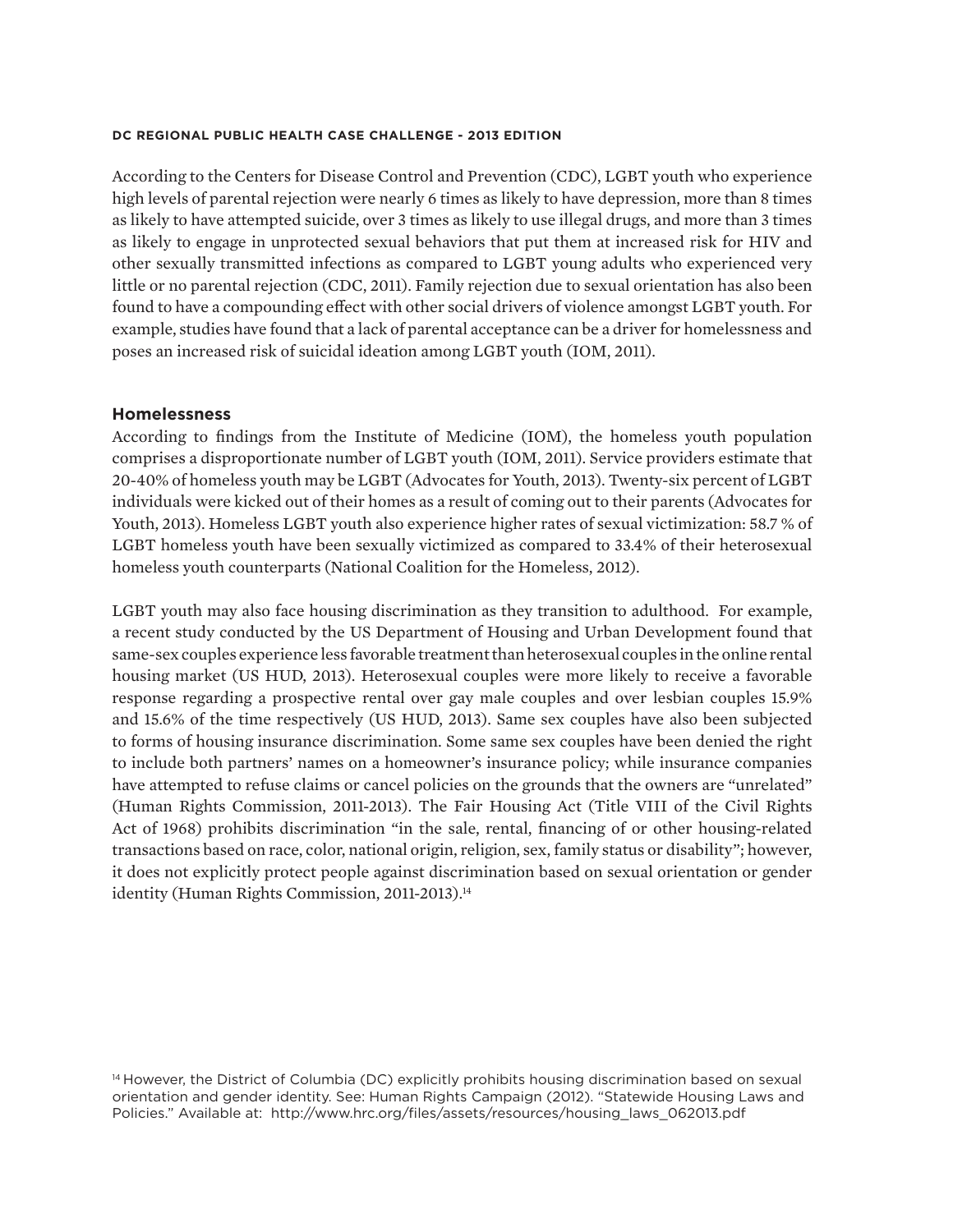## **IV. Health Issues Affecting LGBT Youth**

Lesbian, gay, bisexual, and transgender individuals have unique health experiences and needs which can be influenced by factors of race, ethnicity, socioeconomic status (SES), geographical location, and age—each of which can impact health related outcomes and needs (IOM, 2011). Stigmas surrounding sexual orientation, homophobia, transphobia, and heterosexism can also contribute negatively to LGBT youth's health outcomes (Advocates for Youth, 2013). For example, a study conducted by the IOM in 2011 on the health of LGBT populations found that LGBT youth in general may have an elevated risk for negative mental health outcomes such as attempted suicide and depression. Sexual minority youth may also have higher rates of substance use than heterosexual youth (IOM, 2011). Some additional factors that may adversely affect the health of LGBT youth include, but are not limited to, higher rates of intimate partner violence (IPV), victimization and harassment, unprotected sex and HIV/AIDS, and eating disorders and obesity.

#### **Intimate Partner Violence (IPV)<sup>15</sup>**

LGBT individuals are also victims of domestic violence (intimate partner violence, IPV), defined as a pattern of behaviors utilized by one partner (the abuser) to exert or maintain control over another person (the victim) where there exists an intimate and/or dependent relationship (NCADV, 2013). Yet, LGBT IPV is often underreported, unacknowledged, or reported as something other than domestic violence (NCADV, 2013). Studies have shown, however, that LGBT



couples face comparable rates of abuse in intimate partner relationships as compared to rates of domestic violence experienced by heterosexual women (NCADV, 2013). Approximately 44% of gay and bisexual men and 50% of the lesbian population report having experienced abuse from an intimate partner in their lifetimes (NCADV, 2013) Transgender individuals also often experience specific forms of verbal abuse from their partners. Examples of this abuse include ridiculing the transgender partner's body, and using offensive pronouns, such as "it," to refer to the transgender partner (NCADV, 2013). The age breakdown of victims reporting cases of LGBT domestic violence nationally in 2013 is shown in Figure 7.

#### **Hate Violence Homicides**

Hate violence homicides remain high in the LBGT community. In 2012, the total number of homicides in this community was the fourth highest recorded by the National Coalition of Anti-Violence Programs (NCAVP, 2012). In 2012, 45.3% of survivors and victims identified as gay, 20.6%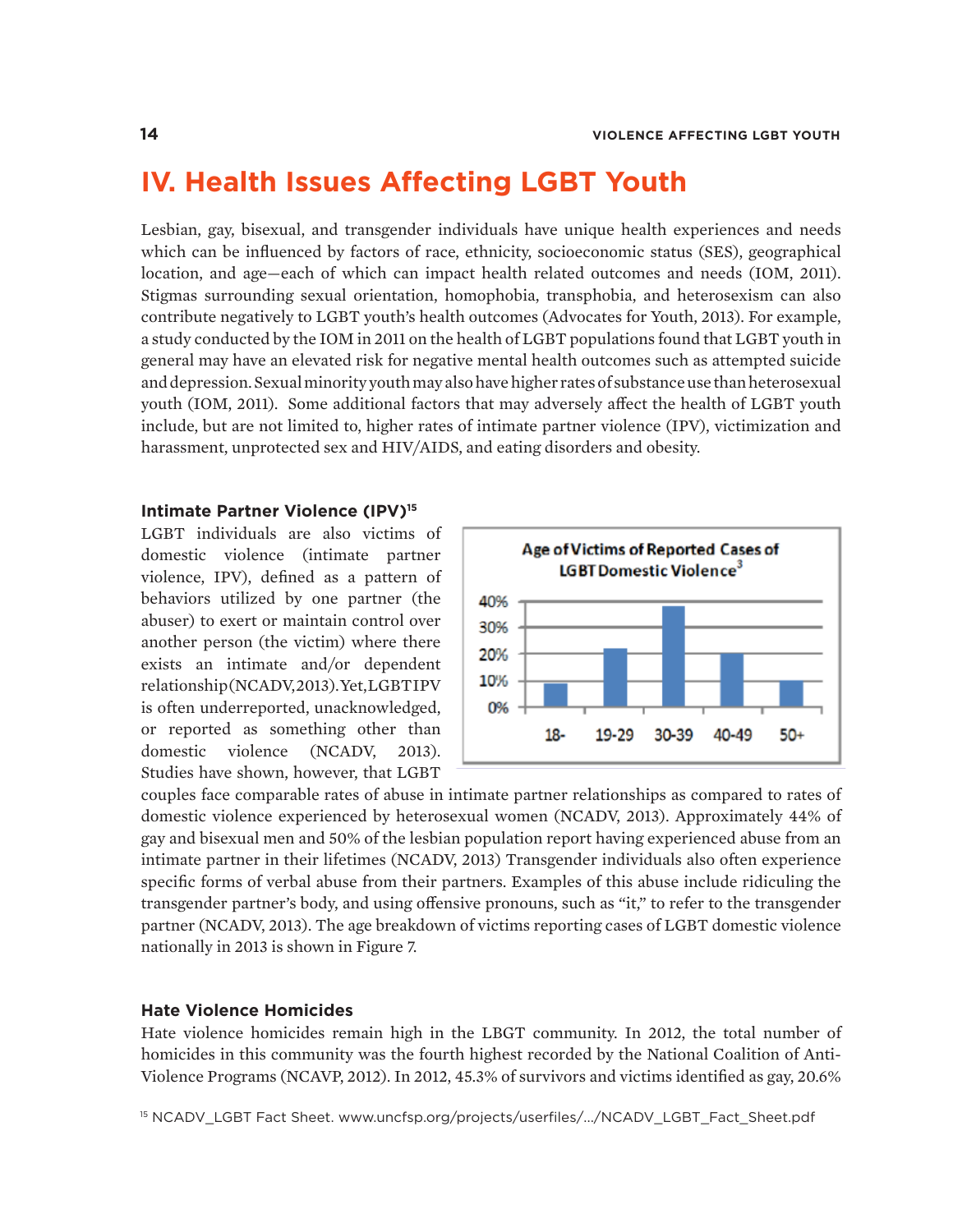of survivors and victims identified as lesbian, and bisexual survivors represented 8.7% (NCAVP, 2012). While hate violence affects all members of the LGBT community, transgender individuals are disproportionately affected (NCAVP, 2012). Transgender victims represent 50% of the total victims of homicide, however, transgender survivors only represent 10.5% of the total number of overall homicides reported to the NCAVP in 2012 (NCAVP, 2012).

Police misconduct is also reported by survivors and victims of LGBT hate crime violence (NCAVP, 2012). Of LGBT identifying survivors and victims who reported incidents to the police nationwide in 2012, 48% of these individuals reported incidents of police misconduct—an increase from 32% in 2011 (NCAVP, 2012). Victims of hate crimes who are transgender are also more likely to experience discrimination and violence from law enforcement officials. For example, nationwide statistics from 2012 indicate that transgender individuals were 3.32 times as likely to experience police violence as compared to cisgender(13) survivors and victims, and almost three times as likely to experience police violence compared to overall survivors and victims (NCAVP, 2012).

#### **Mental Health**

While many LGBT identifying youth are well-adjusted and mentally healthy, the range of social pressures and environments faced by a number of LGBT identifying youth may lead to the development of mental health problems such as mood or anxiety disorders (IOM, 2011). A study conducted by Fergusson et al. in 1999, reported that youth who identified as LGBT were between 1.8 and 2.9 times more likely to experience generalized anxiety disorder, major depression, and conduct disorder as compared to heterosexual youth (Fergusson, 1999; IOM, 2011). In DC, 40.3% of LGBT identified youth reported feeling sad and hopeless every day for two weeks in a row to the extent that they stopped doing normal activities as compared with the 25.7% of DCPS youth that identified as heterosexual (DC Office of the State Superintendent of Education, 2010).

#### **Substance Abuse**

Sexual minority youth report increased substance use, and initiation of use at younger ages when compared to their heterosexual peers (Corliss et al., 2010; Marshal et al., 2009; IOM, 2011). The trajectory of substance use was also found to increase more rapidly for LGBT youth as compared with their heterosexual peers (IOM, 2011).

Both sexual minority males and females were found to have a higher prevalence of tobacco use than their heterosexual counterparts (Easton et al., 2008; IOM, 2011). LGBT youth may also be at a greater risk for alcohol consumption than their heterosexual peers (IOM, 2011). Adolescent males and females who indicated attraction to "both sexes" were more likely to drink alcohol than their heterosexual counterparts (Russell et al., 2002; Ziyadeh et al., 2007; IOM, 2011).

Differences in drug use and abuse exist among LGB<sup>16</sup> youth (IOM, 2011). This effect appears to be most pronounced among bisexual females who were found to be more likely than either lesbian, gay, or heterosexual youth to report drug use (Eisenberg and Wechsler, 2003; Russell et al., 2002; IOM, 2011). Additionally, according to the 2010 Youth Risk Behavior Survey, thirty-eight percent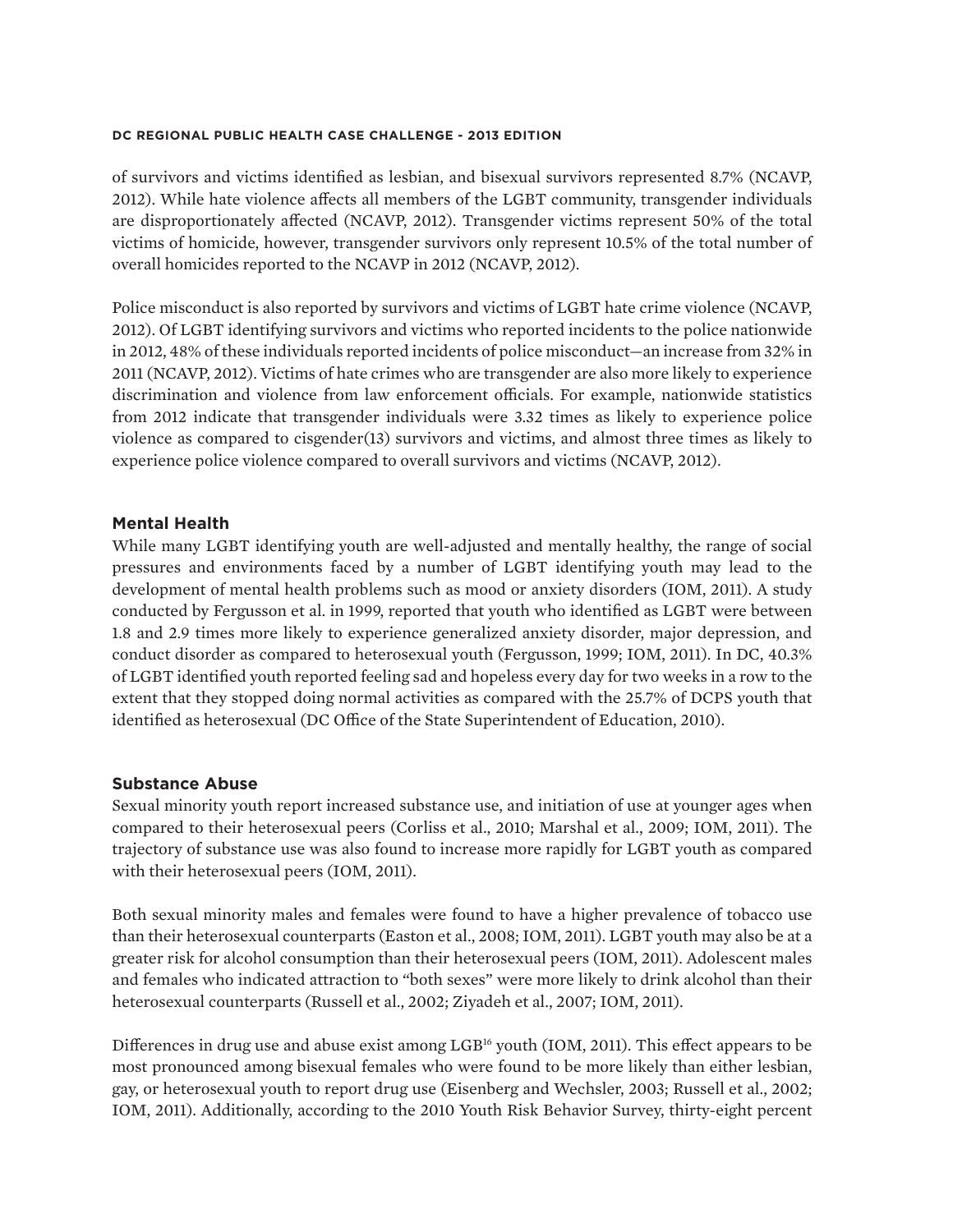(38%) of transgender identifying individuals have reported using illegal drugs as compared to only 19% of non-transgender identifying students. (DC Center, 2013).

#### **Suicide/Suicidal Ideation**

Several studies have found that LGBT youth and youth who report same-sex romantic attraction are at increased risk for suicidal ideation and attempts, as well as depressive symptoms, in comparison to their heterosexual counterparts (IOM, 2011). In DC, approximately thirty percent (30.6%) of LGBT-identifying youth reported seriously considering attempting suicide, as compared with 13.8% of heterosexual identified youth (DC Office of the State Superintendent of Education, 2010). Of these 30%, 28.9% of LGBT-identified youth reported that they had made a plan about suicide, compared with only 10.3% of the heterosexual youth (DC Office of the State Superintendent of Education, 2010). General risk factors for suicidal behavior tend to be high among LGBT identifying youth. These include: depression, substance use, early sexual initiation, feeling unsafe at school, and inadequate social support. Homophobic victimization and associated stress are also associated with an increased risk of suicidal behavior in this population (IOM, 2011).

#### **Sexual Health**

HIV/AIDS remains one of the most critical health issues faced by youth LGBT-identifying populations in the United States with particular regards to gay and bisexual men and transgender women (IOM, 2011). Young men who have sex with men (MSM) account for almost 60% of HIV diagnoses among all young people (CDC, 2009; IOM, 2011). In fact, while rates of new HIV infections have decreased among other populations since the 1990s, rates of new HIV infections in young MSM have increased steadily in this same period (CDC, 2008; Advocates for Youth, 2013). Research suggests that male-to-female transgender youth may face an HIV risk similar to – or even higher than – that faced by young MSM (IOM, 2011). Further, the HIV burden falls disproportionately on young men, particularly young black MSM (IOM, 2011). More than twice as many black young MSM were diagnosed with HIV as compared to white MSM (CDC, 2008; IOM, 2011).

Certain sexual practices, such as engaging in anal intercourse, or engaging in high risk sexual behaviors, such as engaging in unprotected anal intercourse (UAI), contributes to the increased prevalence of HIV found in young MSM. For example, according to the National HIV Behavioral Surveillance System, 89% of young MSM reported anal intercourse with a male partner in the past year; 46% of those 89%, reported having had UAI (Advocates for Youth, 2013). Additionally, 17% of young MSM in the study reported having had UAI with more than one partner (Advocates for Youth, 2013). Men who had UAI with multiple partners were more likely to have engaged in UAI with a casual partner as compared to those who reported having UAI with only one partner—77% as compared to 16% (Advocates for Youth, 2013).

<sup>&</sup>lt;sup>16</sup> These statistics refer solely to the LGB population.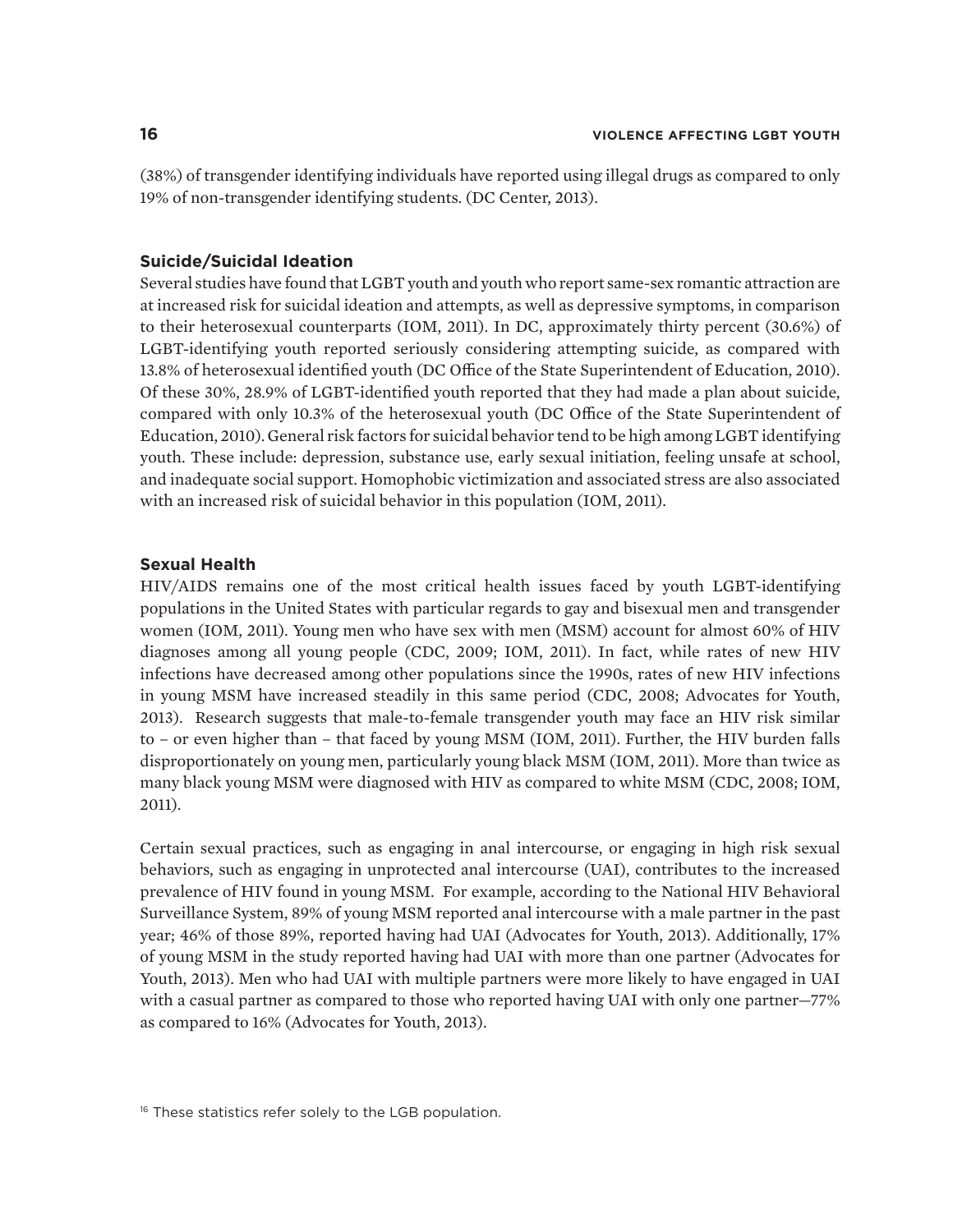LGBT identifying individuals are also vulnerable to an increased risk of exposure to, and infection from, other sexually transmitted infections/diseases (STIs/STDs). For example, approximately sixty percent (63%) of primary and secondary syphilis cases in the United States in 2008 were among MSM (CDC, 2010). Homosexual and bisexual men are also often diagnosed with other bacterial sexually transmitted diseases (STDs) such as chlamydia and gonorrhea infections, as well as viral infections such as HPV (Human Papillomavirus) (CDC, 2010). MSM accounted for 63% of primary and secondary syphilis cases in the United States in 2008 (CDC, 2010).

Young women who have sex with women (WSW) are often regarded as "safe" from negative sexual outcomes; studies have found that over their lifetimes, WSW experience STIs at similar rates as women who have sex with men (McNair, 2005; Advocates for Youth, 2013). However, both bacterial vaginosis and chlamydia are common STIs that can be passed between women (Women's Health, 2011), and young lesbians are less likely to use protection during heterosexual intercourse than women who primarily have sex with men (McNair, 2005; Advocates for Youth, 2013).

### **Eating Disorders, Body Image, and Obesity**

There is some evidence for gender specific patterns of eating disorders among LGBT youth. One study examining the prevalence of eating disorders among LGBT youth found that gay and bisexual boys were more likely than heterosexual boys to report trying to look like images of men in the media (Austin, 2004). However, this same study found that such issues with body image were not reported among lesbian and bisexual girls. Lesbian and bisexual girls reported to be more content with their bodies and less concerned with trying to look like images of women in the media as compared to heterosexual girls (Austin, 2004). Additionally, youth who described themselves as lesbian/gay, bisexual, and "mostly" heterosexual had higher rates of binge eating than their heterosexual peers, and all sexual minority subgroups, with the exception of lesbians, had higher rates of purging (vomiting and/or using laxatives to control weight) throughout adolescence (Austin, 2009a).

Almost no research exists examining weight-related patterns among LGBT youth. However, one study that investigated the question of sexual orientation disparities in weight status in adolescence found that self-identified sexual minority adolescent females, aged 12-23, had elevated body mass indexes (BMIs) as compared to their heterosexual peers (Austin, 2009b; IOM, 2011).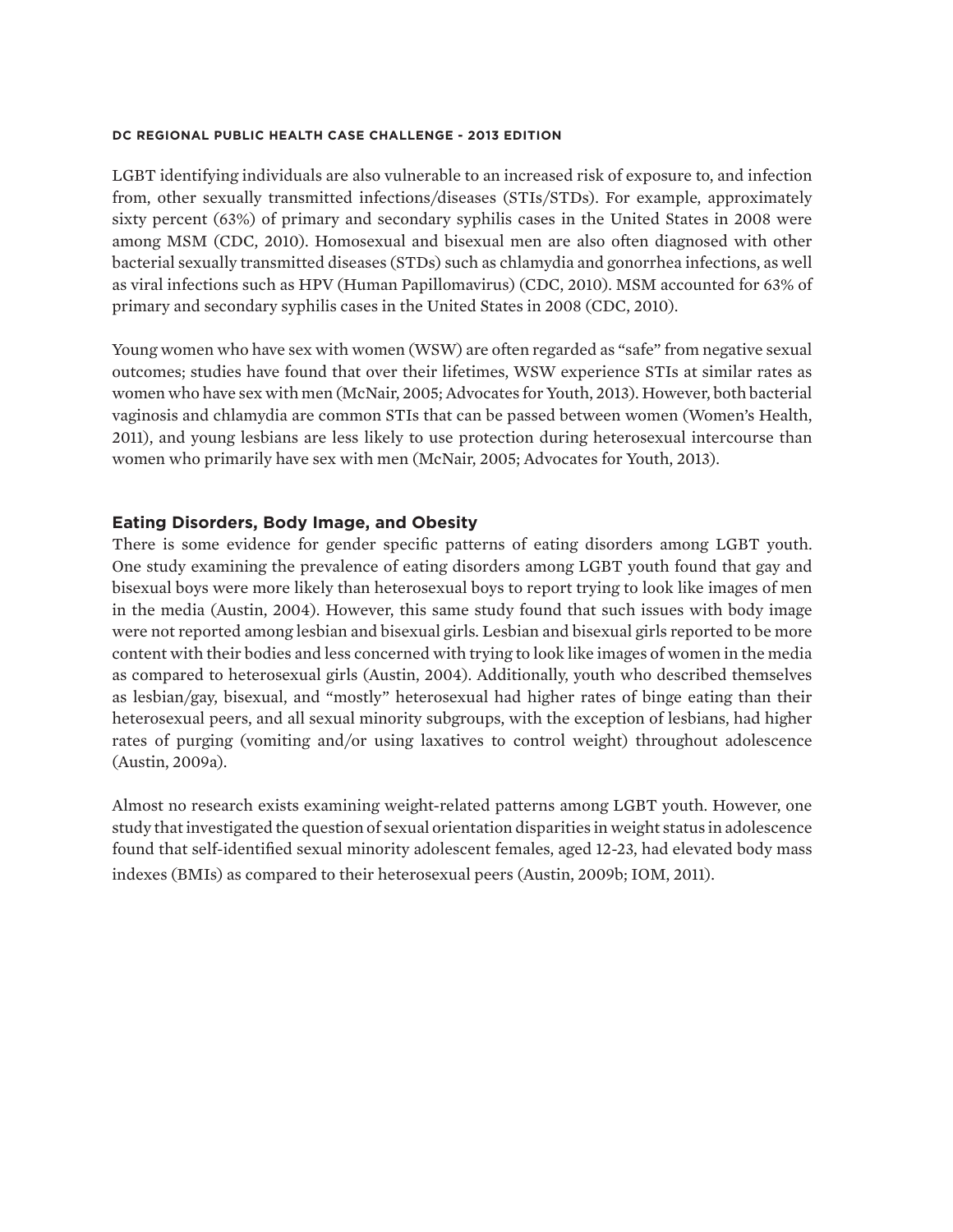## **V. Appendices**

#### **APPENDIX A: DEFINITIONS17**

#### **Terms Related to Sexual Identity and Expression**

- **Bisexual (B):** A person who self-identifies as having an emotional, sexual, and/or relational attraction to men and women.
- **Coming Out:** The process through which a person identifies, acknowledges, and decides to share information about their sexual orientation and/or gender identity with others.
- **Gay (G):** A man who self-identifies as having an emotional, sexual, and/or relational attraction to other men. Note: the term gay may be used by some women who prefer it over the term lesbian.
- **Lesbian (L):** A woman who self-identifies as having an emotional, sexual, and/or relational attraction to other women.
- **MSM:** An acronym used to identify men who have sex with men. MSM is a term used to identify and describe a behavior among males and is not the same as a sexual identity or sexual orientation.
- **Outing:** The act of exposing information about a person's sexual orientation and/or gender identity without their consent.
- **Queer (Q):** A term usually used to refer to specific sexual orientations (e.g., lesbian, gay, bisexual). Note: Some individuals use queer as an alternative to gay in an effort to be more inclusive, since the term queer does not convey a sense of gender. However, depending on the user, the term can have either a derogatory or an affirming connotation.
- **Questioning (Q):** A term used to describe individuals that may be questioning their gender or sexual identity.
- **Sexual Orientation:** A person's emotional, sexual, and/or relational attraction to others. Sexual orientation is usually classified as heterosexual, bisexual, and homosexual (i.e., lesbian and gay).
- **WSW:** An acronym used to identify women who have sex with women. WSW is a term used to identify and describe a behavior among females and is not the same as a sexual identity or sexual orientation.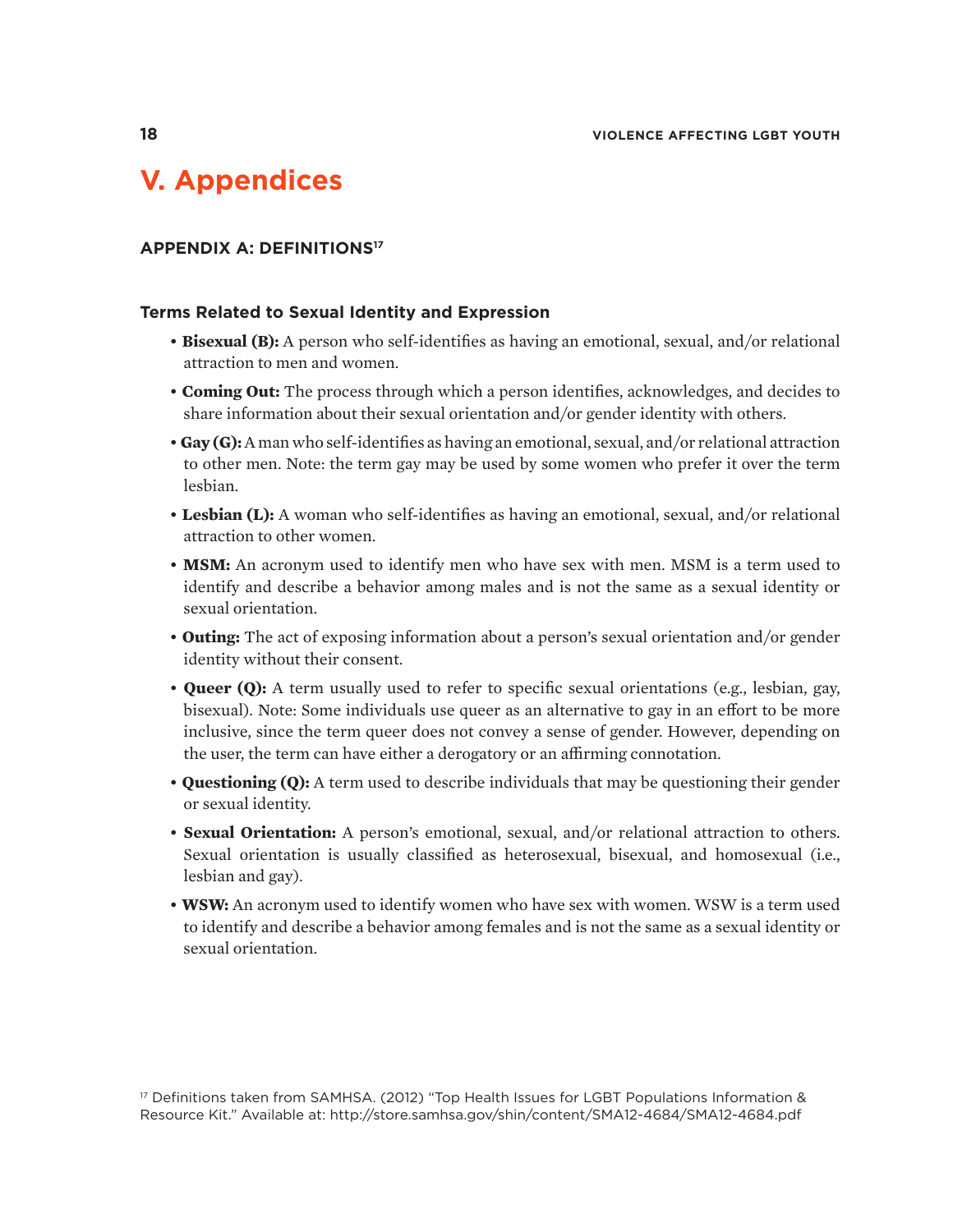#### **Terms Related to Gender Identity**

- **Cisgender:** Cisgender and cissexual describe related types of gender identity where an individual's self-perception of their gender matches the sex they were assigned at birth.
- **FTM:** A person who transitions from female-to-male, meaning a person who was assigned the female sex at birth but identifies and lives as a male. Also known as a transgender man.
- **Gender Identity:** A person's internal sense of being male, female, or something else. Since gender identity is internal, one's gender identity is not necessarily visible to others.
- **Gender Nonconforming:** A person whose gender expression is different from societal expectations related to their perceived gender.
- **Genderqueer:** A term used by persons who may not entirely identify as either male or female.
- **Intersex (I):** A person whose gender identity encompasses both male and female genders. Some may feel that one identity is stronger, but both are present.
- **MTF:** A person who transitions from male-to-female, meaning a person who was assigned the male sex at birth but identifies and lives as a female. Also known as a transgender woman.
- **Transgender (T):** A person whose gender identity and/or expression is different from that typically associated with their assigned sex at birth. Note: The term transgender has been used to describe a number of gender minorities including, but not limited to, transsexuals, cross-dressers, androgynous people, genderqueers, and gender non-conforming people. "Trans" is shorthand for "transgender."
- **Trandgender Man:** A transgender person who identifies as a male (see also "FTM").
- **Transgender Woman:** A transgender person who identifies as a female (see also "MTF").
- **Transsexual:** A person whose gender identity differs from their assigned sex at birth.
- **Two-Spirit:** A contemporary term that references historical multiple-gender traditions in many Native/First Nations cultures. Many Native/First Nations people who are lesbian, gay, bisexual, transgender, or gender non-conforming identify as Two-Spirit. In many Nations, Two-Spirit status carries great respect and leads to additional commitments and responsibilities to one's community.

#### **Terms Related to Gender Expression**

- **Cross-Dresser:** A person who dresses in clothing typically worn by people of the opposite gender, but who generally has no intent to live full-time as the other gender.
- **Drag King:** A woman who dresses as a man for the purpose of entertaining others at bars, clubs, or other events.
- • **Drag Queen:** A man who dresses as a woman (often celebrity women) for the purpose of entertaining others at bars, clubs, or other events. Note: The term drag queen is also used as slang, sometimes in a derogatory manner, to refer to all transgender women.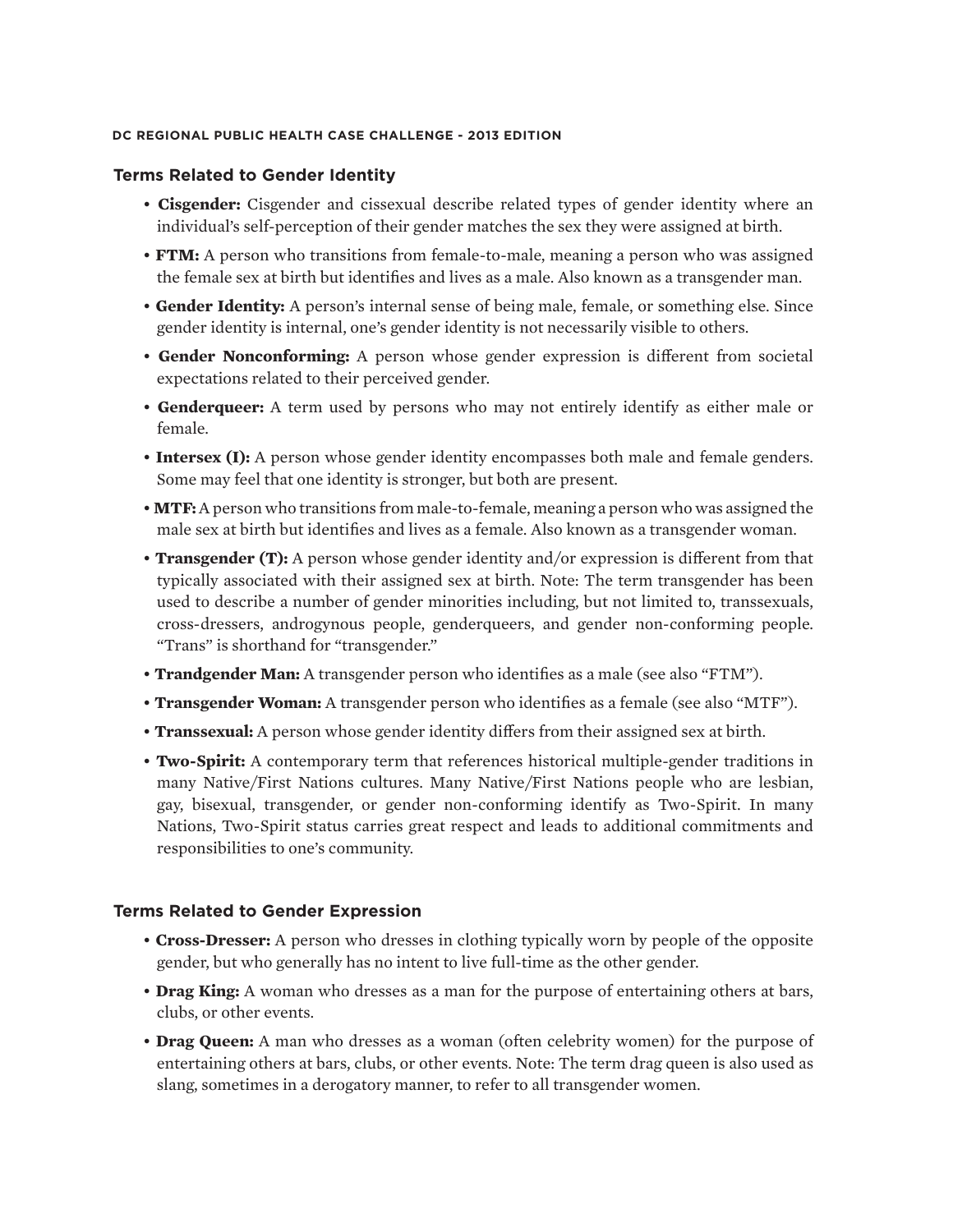- **Gender Expression:** The manner in which a person represents or expresses their gender identity to others. Note: Gender expression may be conveyed through behavior, clothing, hairstyles, voice, and/or body characteristics.
- **Passing:** A term used by transgender people to mean that they are seen as the gender with which they self-identify. For example, a transgender man (assigned the female sex at birth) who most people see as a man might say that he is passing as a man.
- • **Transition:** A term used to describe the period during which a transgender person begins to express their gender identity. Note: During transition, a person may change their name, take hormones, have surgery, and/or change legal documents (e.g., driver's license, Social Security record, birth certificate) to reflect their gender identity.

#### **APPENDIX B: FEDERAL LEGAL RIGTS FOR THE LGBT COMMUNITY**

LGBT identifying individuals living in the US have historically been discriminated against by the legal and justice systems. However, recent legal victories have created new federal legislation(s) that expand legal rights for the LGBT community; LGBT youth will be afforded certain legal protections as they transition to adulthood that were not formerly available to members of the LGBT community. Some examples of recent federal legislation that advances LGBT rights are outlined below.

#### **Defense of Marriage Act (DOMA)**

One salient form of discrimination has been in terms of marriage equality. However, a recent ruling by the US Supreme Court has not only paved the way for increased federal legal rights for married LGBT identifying individuals, but also represents a changing shift in US attitudes towards guaranteeing marriage equality for our nation's LGBT identifying community (HRC, 2013). In June 2013, the Supreme Court struck down section 3 of the Defense of Marriage Act (DOMA) that defined marriage as a legal union between one man and one woman. This decision now guarantees that legally married same sex couples, regardless of a state's decision authorizing same sex marriages,<sup>18</sup> will begin to receive over 1000 federal benefits, laws, and protections (HRC, 2013). For example, the overturn of Section 3 of the DOMA guarantees that legally married same sex couples may now file taxes jointly, same sex widows and widowers may now receive Social Security survivor benefits, and the US Department of State will consider visa applications from legally married same sex couples in the same manner as opposite sex couples (HRC, 2013). Before the 2013 ruling by the US Supreme Court, however, these federal legal benefits, laws, and protections were only available to legally married heterosexual individuals (HRC, 2013).

<sup>&</sup>lt;sup>18</sup> Marriage and relationship recognition laws are complex and vary from state to state. For example, the state of Texas prohibits same sex marriage, however, the District of Columbia authorizes it. For a complete list of marriage laws by state, refer to the Human Rights Campaign (2013). "Marriage Center." Available at: http://www.hrc.org/campaigns/marriage-center.

<sup>&</sup>lt;sup>19</sup> For more information please refer to: http://www.irs.gov/pub/irs-drop/rr-13-17.pdf.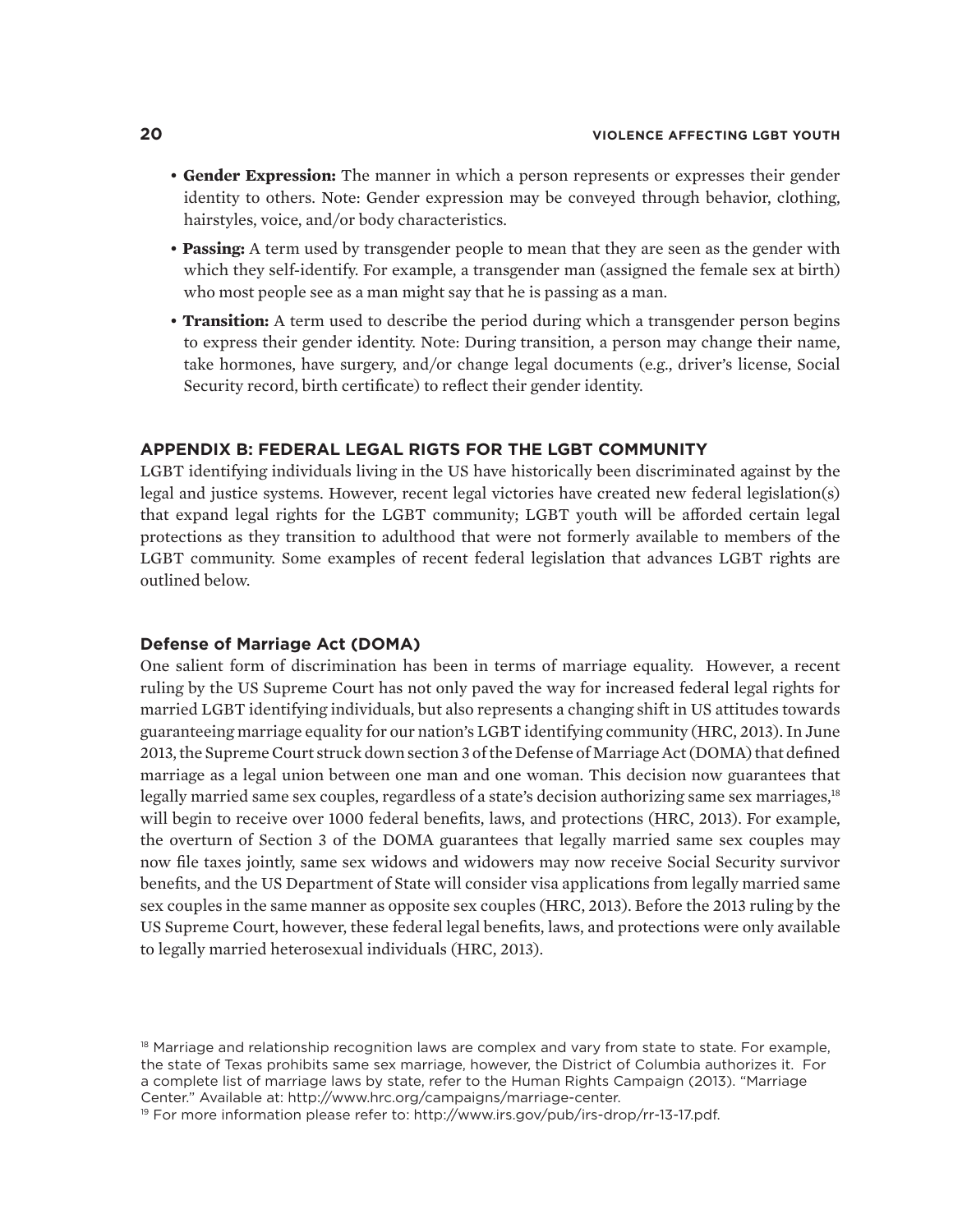#### **Internal Revenue Service and Tax Regulations (IRS,2013)19**

The DOMA ruling has also changed tax policy in the US. The Internal Revenue Service (IRS) now concludes that gender neutral terms in the Tax Code that refer to marital status, such as "spouse" and "marriage" include an individual married to a person of the same sex if the couple is lawfully married under state law and that such a marriage includes individuals of the same sex. The IRS also concludes that the terms "husband and wife," "husband," and "wife" should be interpreted to include same sex spouses.

#### **The Affordable Care Act (ACA)20**

For years, LGBT individuals have faced discrimination in the health care system. LGBT individuals face a diverse range of social, economic, political, environmental, and physical challenges. Each unique circumstance can lead to a negative health outcome; numerous studies have demonstrated that LGBT individuals are less healthy than their heterosexual counterparts leading them to be underinsured and underemployed (Huffington Post, 2013). For example, 24% of lesbians and bisexual women and 13% of gay men currently live in poverty and cannot afford health insurance (Huffington Post, 2013). Transgender individuals are four times more likely to have a household income under \$10,000 than the average person, and twice as likely to be unemployed without health insurance coverage (Huffington Post, 2013). LGBT individuals are affected by chronic disease at a higher rate than other Americans (Huffington Post, 2013).

However, the ACA gives LGBT Americans greater protections and control over their health care and includes provisions to ensure that LGBT individuals will have access to health care. For example, the expansion of Medicaid to more Americans will increase access to low income adults (The White House, 2013). Provisions ending insurance discrimination will aid LGBT individuals as insurance companies may no longer deny individual benefits or health coverage based on an individual's sexual orientation; under the ACA, insurance companies may no longer deny coverage for Americans who are transitioning or have HIV/AIDS—a condition that, as previously discussed, disproportionately affects the LGBT community (The White House, 2013). Government health insurance search engines will include search options to ensure same sex partners are included in plans (The White House, 2013).

Additionally, the ACA ends lifetime dollar limits for benefits and prohibits discrimination due to preexisting conditions. Being LGBT identifying is no longer considered a risk factor that leaves many LGBT individuals without access to affordable health care.

The Department of Health and Human Services is also working with community centers serving the LGBT community to employ proven prevention strategies to address concerns regarding health issues that impact the LGBT community such as tobacco use and HIV-related health disparities (Huffington Post, 2013), as well as ensuring cultural competency training to health care providers on LGBT issues (The White House, 2013).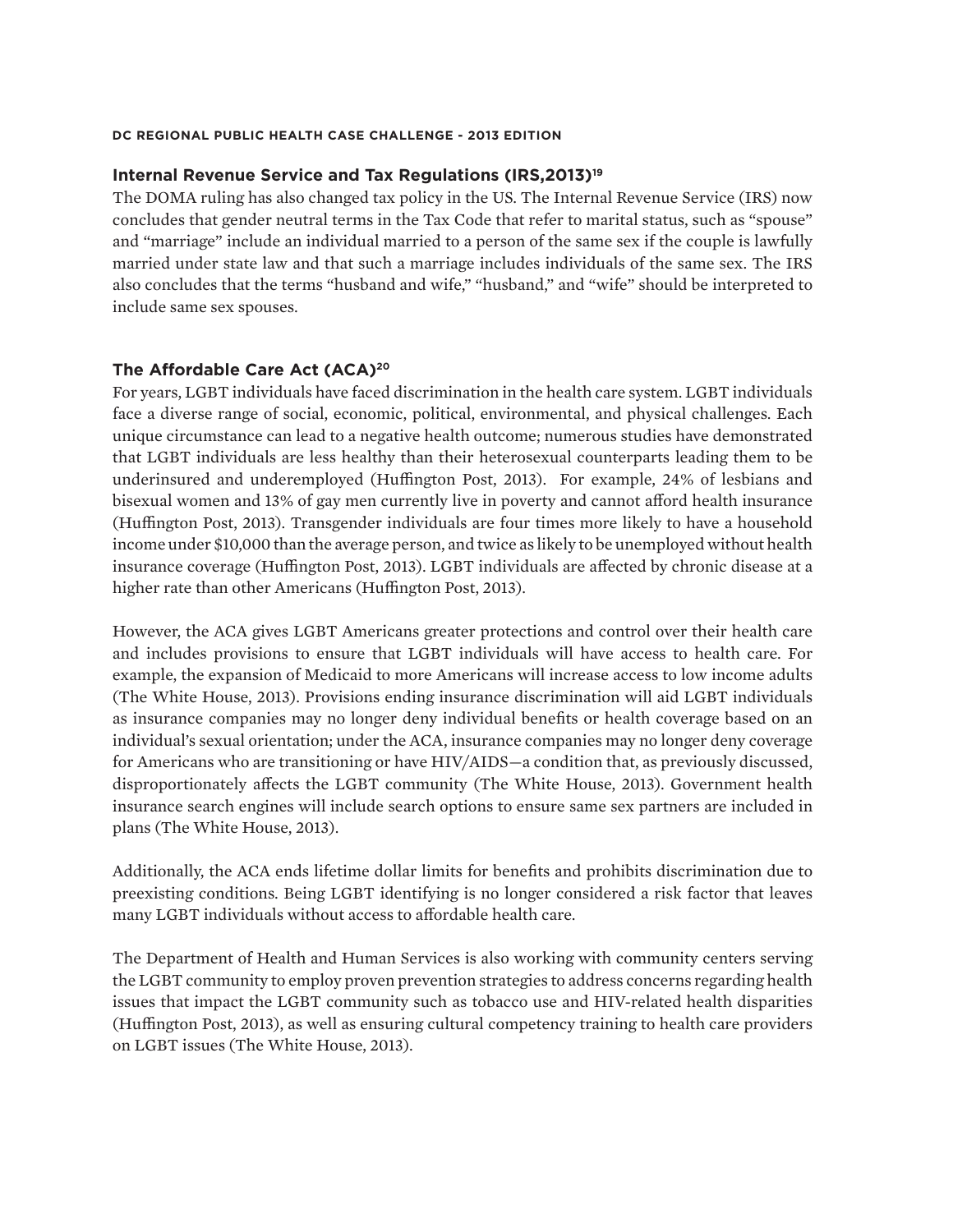### **APPENDIX C: DC-BASED RESOURCES FOR LGBT YOUTH**

Advocates for Youth AIDS Alliance for Children, Youth American University Andromeda Transcultural Health Capital Pride Alliance Covenant House DC's Different Drummers Family Acceptance Project Family Equality Council Gay and Lesbian Liaison (GLLU) Gay Near Me Gay, Lesbian, and Straight Education Network (GLSEN) George Mason University Georgetown University Healthy Lesbian, Gay, and Bisexual (American Psychological Association) **HIPS** IM Alive La Clinica Del Pueblo Latino GLBT History Project Lyric.org MetroTeenAIDS National Association of Social Workers National Clearinghouse on Families & Youth National Association of Social Workers

National Coalition for LGBT Health National Sexual Assault Hotline National Youth Pride Services NoH8 Campaign PFLAG Rainbow History Project Safe Place Safe Spaces Project SMYAL Stand Up For Kids The DC Center The District of Columbia Office of Gay, Lesbian, Bisexual, and Transgender Affairs The Forty to None Project The George Washington University The Matthew Shepard Foundation The Trevor Project Transgender Health Empowerment Triangle Club True Colors Fund Washington DC, Department of Health Whitman Walker Clinic Youth Pride Alliance of the DC Metro Area

<sup>20</sup> For more information on the ACA, please refer to: http://www.whitehouse.gov/sites/default/files/ rss\_viewer/health\_reform\_for\_lgbt\_communities.pdf.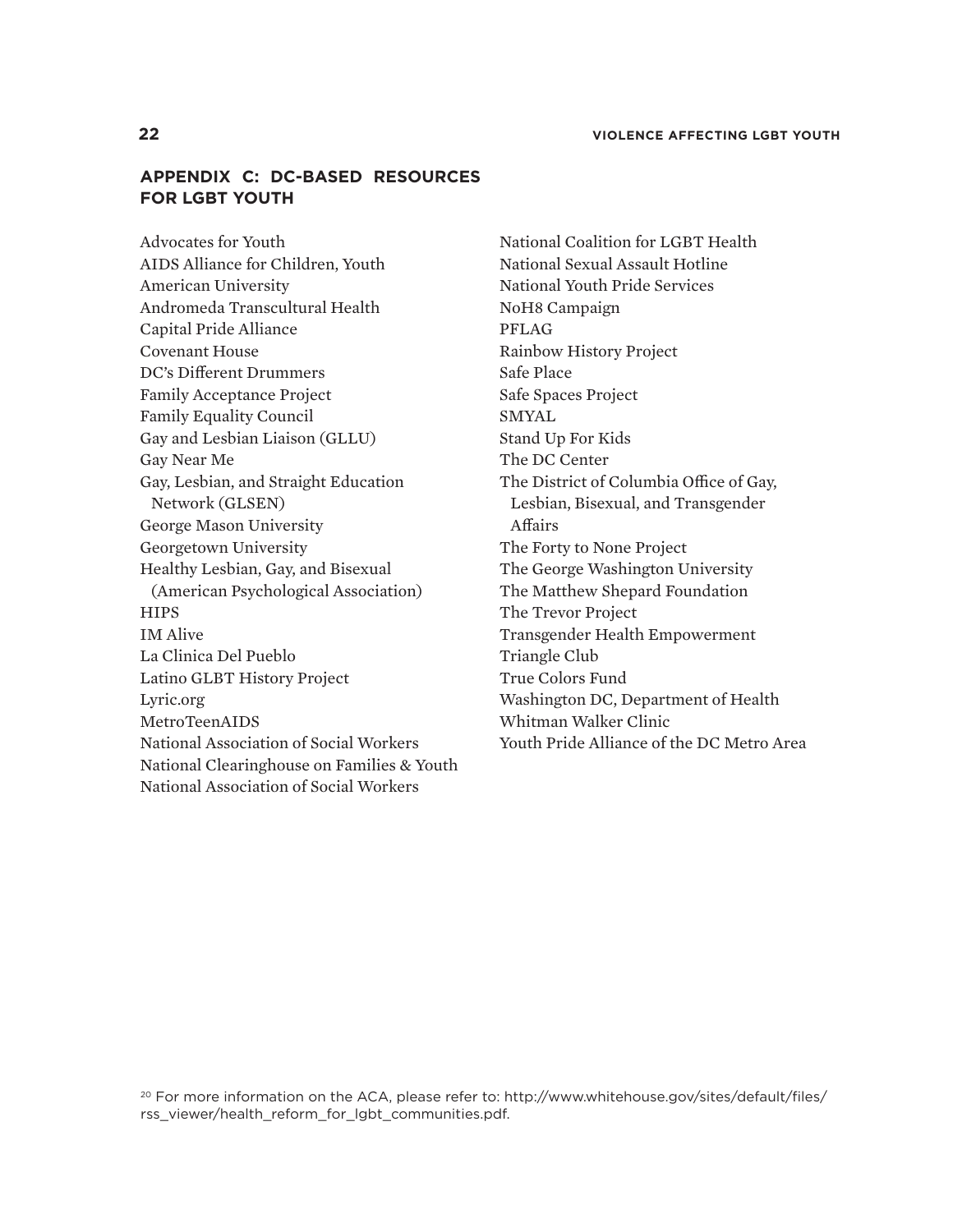### **APPENDIX D: REFERENCES**

American Housing Survey. (2013). US Department of Housing and Urban Development. http:// www.huduser.org/portal/datasets/ahs.html

Austin, S. B., N. J. Ziyadeh, H. L. Corliss, J. Haines, H. R. Rockett, D. Wypij, and A. E. Field. (2009). Sexual orientation disparities in weight status in adolescence: Findings from a prospective study. Obesity 17(9):1776–1782.

Austin, S. B., N. Ziyadeh, J. A. Kahn, C. A. Camargo, Jr., G. A. Colditz, and A. E. Field. (2004). Sexual orientation, weight concerns, and eating-disordered behaviors in adolescent girls and boys. Journal of the American Academy of Child & Adolescent Psychiatry 43(9):1115–1123.

Austin, S., N. J. Ziyadeh, H. L. Corliss, M. Rosario, D. Wypij, J. Haines, C. A. Camargo, Jr., and A. E. Field. (2009a). Sexual orientation disparities in purging and binge eating from early to late adolescence. Journal of Adolescent Health. 45(3):238–245.

Bias-Related (Hate Crimes) Data. (2013). Metropolitan Police Department. District of Columbia. http://mpdc.dc.gov/node/208722)

Berlan et al. "Sexual Orientation and Bullying Among Adolescents in the Growing Up Today Study". J Adolesc Health. 2010 April; 46(4): 366–371.

CDC Subpopulation Estimates from the HIV Incidence Surveillance System—United States, 2006. (2008). Morbidity and Mortality Weekly Report. Centers for Disease Control and Prevention. 2008; 57(36): 985-989. http://www.cdc.gov/mmwr/preview/mmwrhtml/mm5736a1.htm

Chestnut, S, Dixon, E, and Jindasurat, C. Lesbian, Gay, Bisexual, Transgender, Queer, and HIV-Affected: Hate Violence in 2012. (2013). National Coalition of Anti-Violence Programs (NCAVP). http://www.avp.org/storage/documents/ncavp\_2012\_hvreport\_final.pdf

Corliss, H. L., M. Rosario, D. Wypij, S. A. Wylie, A. L. Frazier, and S. B. Austin. (2010). Sexual orientation and drug use in a longitudinal cohort study of U.S. adolescents. Addictive Behaviors 35(5):517–521.

Crethar, H. C., Torres Rivera, E. & Nash, S. (2008). In search of common threads: Linking multicultural, feminist, and social justice, counseling paradigms. Journal of Counseling & Development, 86(3), 269-278.

Domestic Violence and Lesbian, Gay, Bisexual, and Transgender Relationships. (2013). National Coalition Against Domestic Violence. http://www.uncfsp.org/projects/userfiles/File/DCE-STOP\_ NOW/NCADV\_LGBT\_Fact\_Sheet.pdf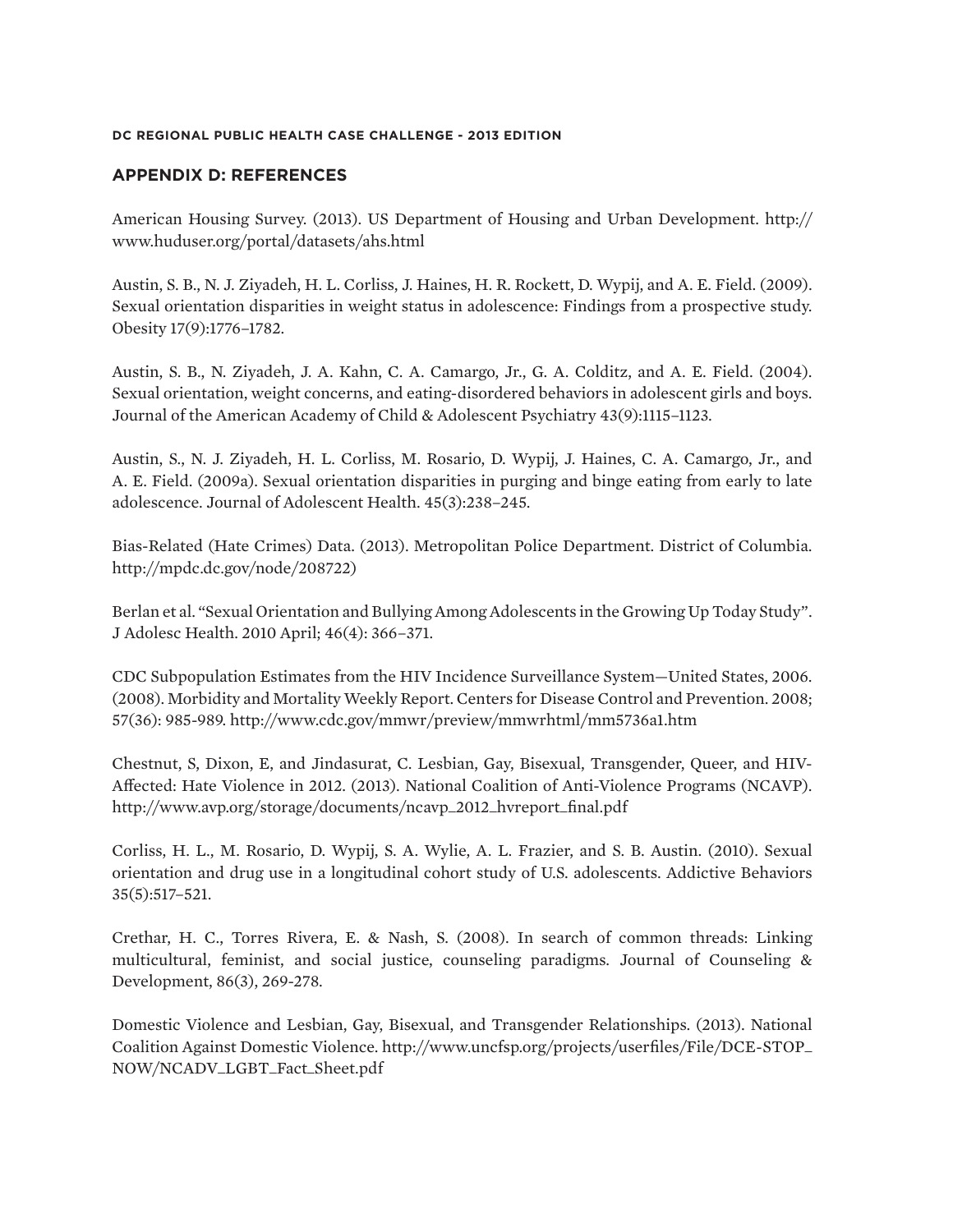Easton, A., K. Jackson, P. Mowery, D. Comeau, and R. Sell. (2008). Adolescent same-sex and bothsex romantic attractions and relationships: Implications for smoking. American Journal of Public Health. 98(3):462–467.

Eisenberg, M. E., and H. Wechsler. (2003). Substance use behaviors among college students with same-sex and opposite-sex experience: Results from a national study. Addictive Behaviors 28(5):899–913.

Eliason, Mickey. (2010). Introduction to Special Issue on Suicide, Mental Health, and Youth Development. Journal of Homosexuality. 58(1):4-9. http://www.tandfonline.com/doi/full/10.1080 /00918369.2011.533622

Estimated Rates (per 100,000) of Adults and Adolescents Living with an HIV Diagnosis. (2010). The Henry J. Kaiser Foundation. http://kff.org/hivaids/state-indicator/estimated-rates-per-100000-of-adults-and-adolescents-living-with-an-hiv-diagnosis/

Fergusson, D. M., L. J. Horwood, and A. L. Beautrais. (1999). Is sexual orientation related to mental health problems and suicidality in young people?. Archives of General Psychiatry. 56(10):876– 880.

Gay and Bisexual Men's Health. National Center for HIV/AIDS. Centers for Disease Control and Prevention. http://www.cdc.gov/msmhealth/STD.htm

Gay Lesbian, Bisexual, Transgender, and Questioning (GLBTQ) Youth: A population in need of understanding and support. (2010). Advocates for Youth. http://www.advocatesforyouth.org/ storage/advfy/documents/glbtq\_youth%202010.pdf

Hate Crime Statistics, 2011. (2011). Criminal Justice Information Services Division. Federal Bureau of Investigation. http://www.fbi.gov/about-us/cjis/ucr/hate-crime/2011/narratives/victims

Health & Risk Behaviors of District of Columbia Youth: The Youth Risk Behavior Survey Report, 2007. (2007). Office of the State Superintendent of Education. The Government of the District of Columbia. http://osse.dc.gov/sites/default/files/dc/sites/osse/publication/attachments/YRBS\_ Report\_Appendix\_2007-FinalSubmit.pdf

Health Care Expenditures by State of Residence (in millions). (2009). The Henry J. Kaiser Foundation. http://kff.org/other/state-indicator/total-health-spending-2/

Health Insurance Coverage of the Total Population. (2011). The Henry J. Kaiser Foundation. http:// kff.org/other/state-indicator/total-population/

HIV/STI Prevention and Young Men Who Have Sex with Men: The vital importance of reaching the nation's most at-risk population. (2013). Advocates for Youth. http://www.advocatesforyouth. org/publications/547?task=view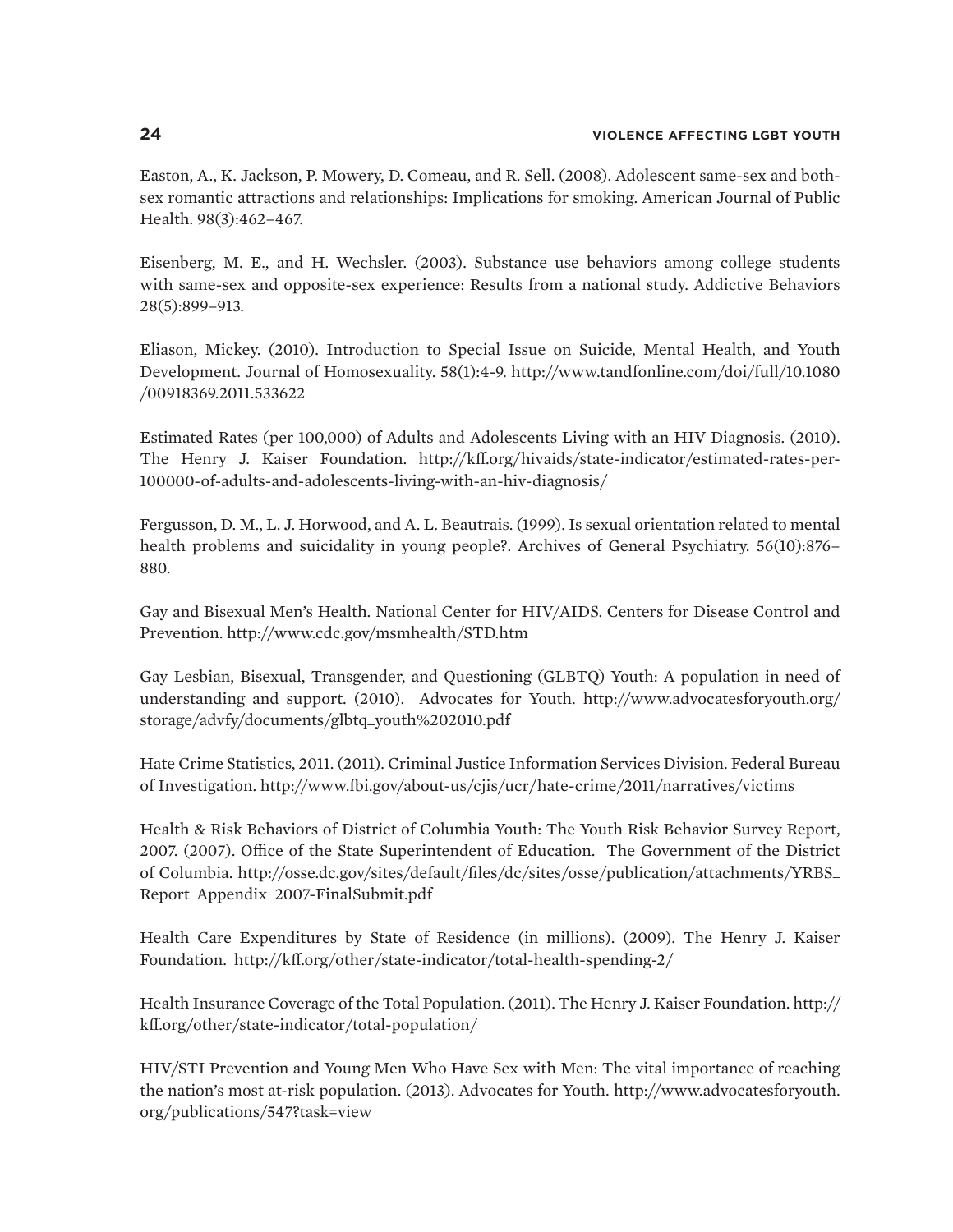Homeless Information: District of Columbia. (2013). US Department of Housing and Urban Development. http://portal.hud.gov/hudportal/HUD?src=/states/district\_of\_columbia/ homeless

Interactive Thematic Maps. (2009). US Department of Housing and Urban Development. http:// www.huduser.org/portal/maps.html

Housing for LGBT People: What You Need to Know About Property Ownership and Discrimination. Human Rights Campaign. http://www.hrc.org/resources/entry/housing-for-lgbt-people-whatyou-need-to-know-about-property-ownership-and

Kosciw, J.G., Greytak, E.A., Bartkiewicz, M.J., Boesen, M.J., and N.A. Palmer. (2011). National School Climate Survey, Full Report: The experiences of lesbian, gay, bisexual, and transgender youth in our nation's schools. Gay, Lesbian, & Straight Education Network. New York: GLSEN. http://glsen. org/sites/default/files/2011%20National%20School%20Climate%20Survey%20Full%20Report. pdf

Lesbian and Bisexual Health Fact Sheet. (2011). Office on Women's Health, US Department of Health and Human Services. http://womenshealth.gov/publications/our-publications/fact-sheet/ lesbian-bisexual-health.cfm

Lesbian, Gay, Bisexual and Transgender Health. (2011). National Center for Chronic Disease Prevention and Health Promotion. Centers for Disease Control and Prevention. http://www.cdc. gov/lgbthealth/youth.htm

LGBT Homeless. (2009). National Coalition for the Homeless. http://www.nationalhomeless.org/ factsheets/lgbtq.html

LGBT Youth in the District of Columbia. (2013). The DC Center for the LGBT Community. http:// www.thedccenter.org/facts\_youth.html

Marshal, M. P., M. S. Friedman, R. Stall, and A. L. Thompson. (2009). Individual trajectories of substance use in lesbian, gay and bisexual youth and heterosexual youth. Addiction. 104(6):974– 981.

McNair, R. (2005). Risks and prevention of sexually transmissible infections among women who have sex with women. Sexual Health. 2(4):209-17. http://www.ncbi.nlm.nih.gov/pubmed/16402667

Newport, Frank and Gates, Gary J. (2013) LGBT Percentage Highest in DC, Lowest in North Dakota. Gallup Politics. http://www.gallup.com/poll/160517/lgbt-percentage-highest-lowestnorth-dakota.aspx

Policy Brief: HIV and Sex Between Men. (2006). Joint United Nations Programs on HIV/ AIDS. UNAIDS. http://www.unaids.org/en/media/unaids/contentassets/dataimport/pub/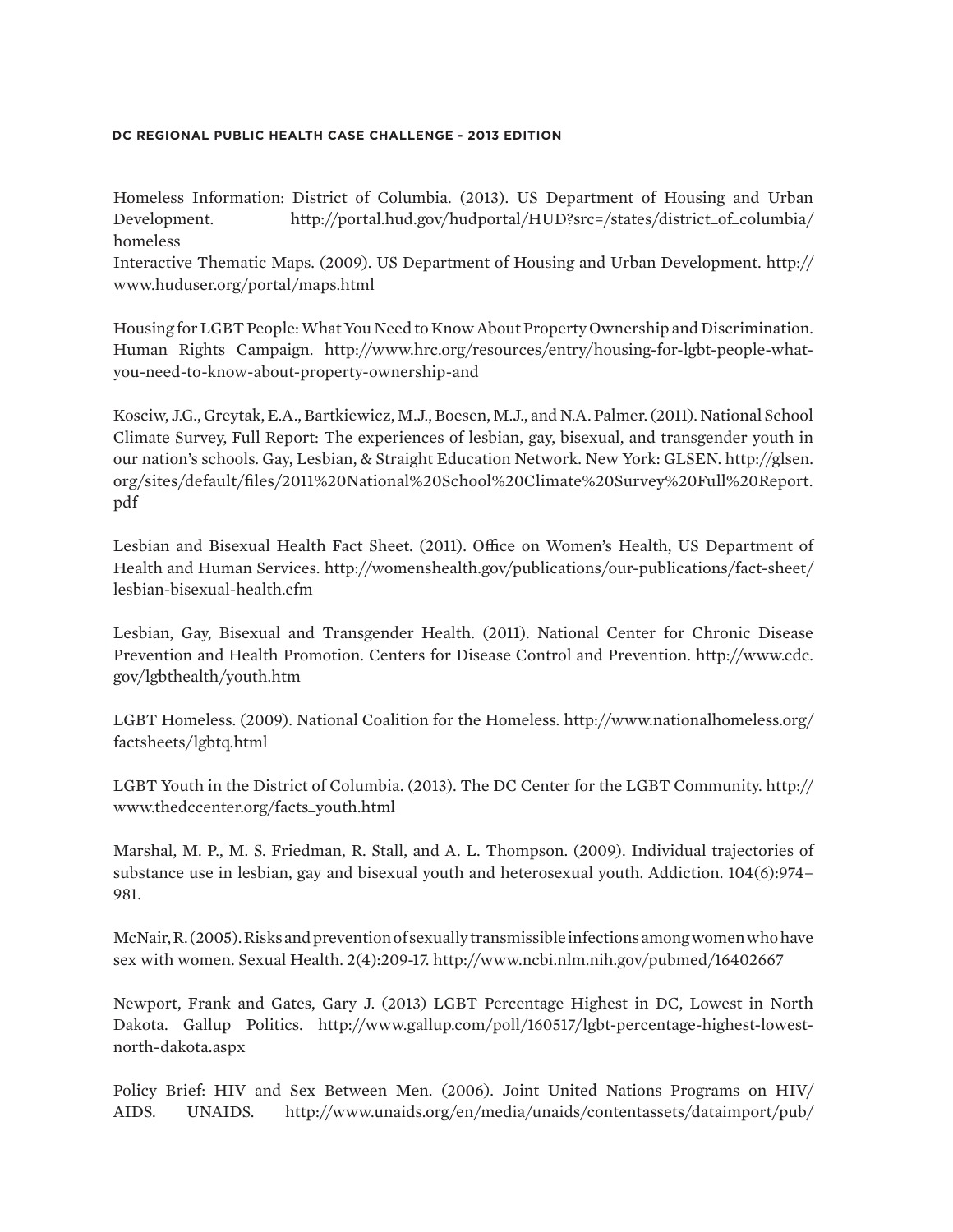briefingnote/2006/20060801\_policy\_brief\_msm\_en.pdf

Russell, S. T., A. K. Driscoll, and N. Truong. (2002). Adolescent same-sex romantic attractions and relationships: Implications for substance use and abuse. American Journal of Public Health. 92(2):198–202.

Sexual and reproductive health of persons aged 10–24 years—United States, 2002–2007. (2009). Morbidity and Mortality Weekly Report. Centers for Disease Control. 58(SS06); 1-58. http://www. cdc.gov/mmwr/preview/mmwrhtml/ss5806a1.htm

Snow, Justin. Hate Crimes Against Gays and Lesbians Increase In 2011. (2012, Dec 10). Metro Weekly. http://www.metroweekly.com/poliglot/2012/12/hate-crimes-against-gays-and-lesbiansincrease-in.html

Stark, S. and A. Roberts. (2013 Aug 29). By the numbers: Same-sex marriage. CNN.com. http:// www.cnn.com/2012/05/11/politics/btn-same-sex-marriage/index.html

State Mental Health Agency (SMHA), Mental Health State Expenditures. (2010). The Henry J. Kaiser Foundation. http://kff.org/other/state-indicator/smha-expenditures/?state=dc

Strong SM, Williamson DA, Netemeyer RG, Geer JH. Eating disorder symptoms and concerns about body differ as a function of gender and sexual orientation. J Soc Clin Psychol. 2000;19:240– 255.

Tax Regulations Revenue Ruling 2013-17. (2013). Internal Revenue Service. Federal Government of the United States of America. http://www.irs.gov/pub/irs-drop/rr-13-17.pdf The Affordable Care Act Helps LGBT Americans. White House. http://www.whitehouse.gov/sites/ default/files/docs/the\_aca\_helps\_lgbt\_americans.pdf

The Health of Lesbian, Gay, Bisexual, and Transgender People: Building a Foundation for Better Understanding. (2011). Board on the Health of Select Populations. Institute of Medicine of the National Academies. Washington DC: The National Academies Press.

Thomas, Caryn S. (2011). District of Columbia State Data Center: Fact Sheet. Office of city Planning of the District of Columbia. http://dc.gov/DC/Planning/DC+Data+and+Maps/DC+Data/Tables/ Data+by+Topic/Population/2011+DC+Population+Estimates+Fact+Sheet

Top Health Issues for LGBT Populations Information & Resource Kit. (2012). Substance Abuse and Mental Health Services Administration. HHS Publication No. Rockville, MD: Substance Abuse and Mental Health Services Administration. http://store.samhsa.gov/shin/content/SMA12-4684/ SMA12-4684.pdf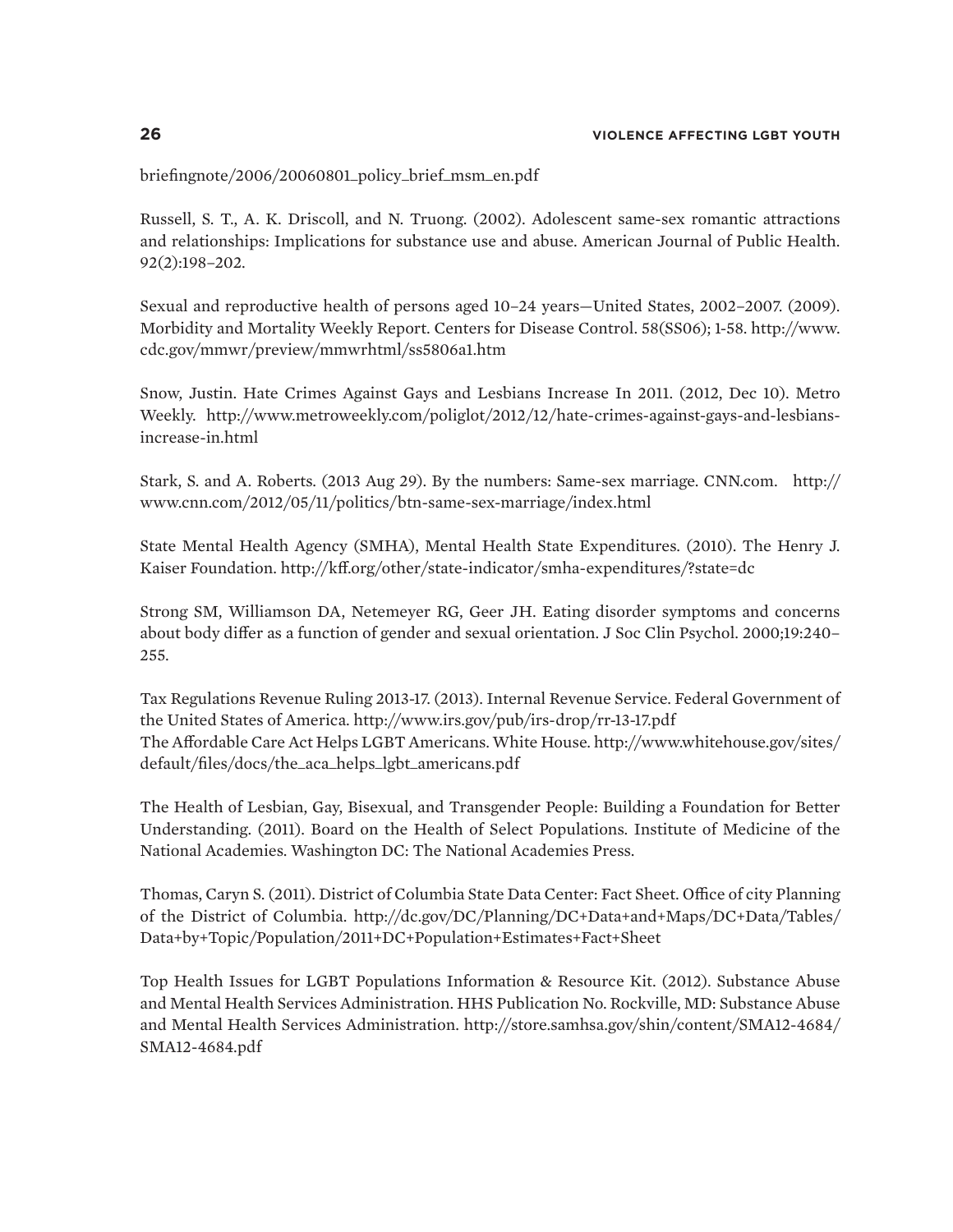Transgender Research sees Body Dissatisfaction, Eating Disorders. (2012, May 14). WSU News. Washington State University. http://news.wsu.edu/pages/publications.asp?Action=Detail&Public ationID=31713&TypeID=1

Trends in HIV/AIDS diagnoses among MSM—33 states, 2001–2006. (2008). Morbidity and Mortality Weekly Report. Centers for Disease Control. 57(25):681–686.

U.S. Census Bureau. (2010). American FactFinder: Washington, D.C. US Census Bureau. http:// factfinder2.census.gov/faces/nav/jsf/pages/community\_facts.xhtml

Wards 1-8. (2013) Neighborhood Profiles. Neighborhood Info DC. http://www.neighborhoodinfodc.org/wards/nbr\_prof\_wrd3.html

Ziyadeh, N. J., L. A. Prokop, L. B. Fisher, M. Rosario, A. E. Field, C. A. Camargo, Jr., and S. B. Austin. (2007). Sexual orientation, gender, and alcohol use in a cohort study of U.S. adolescent girls and boys. Drug & Alcohol Dependence. 87(2–3):119–130